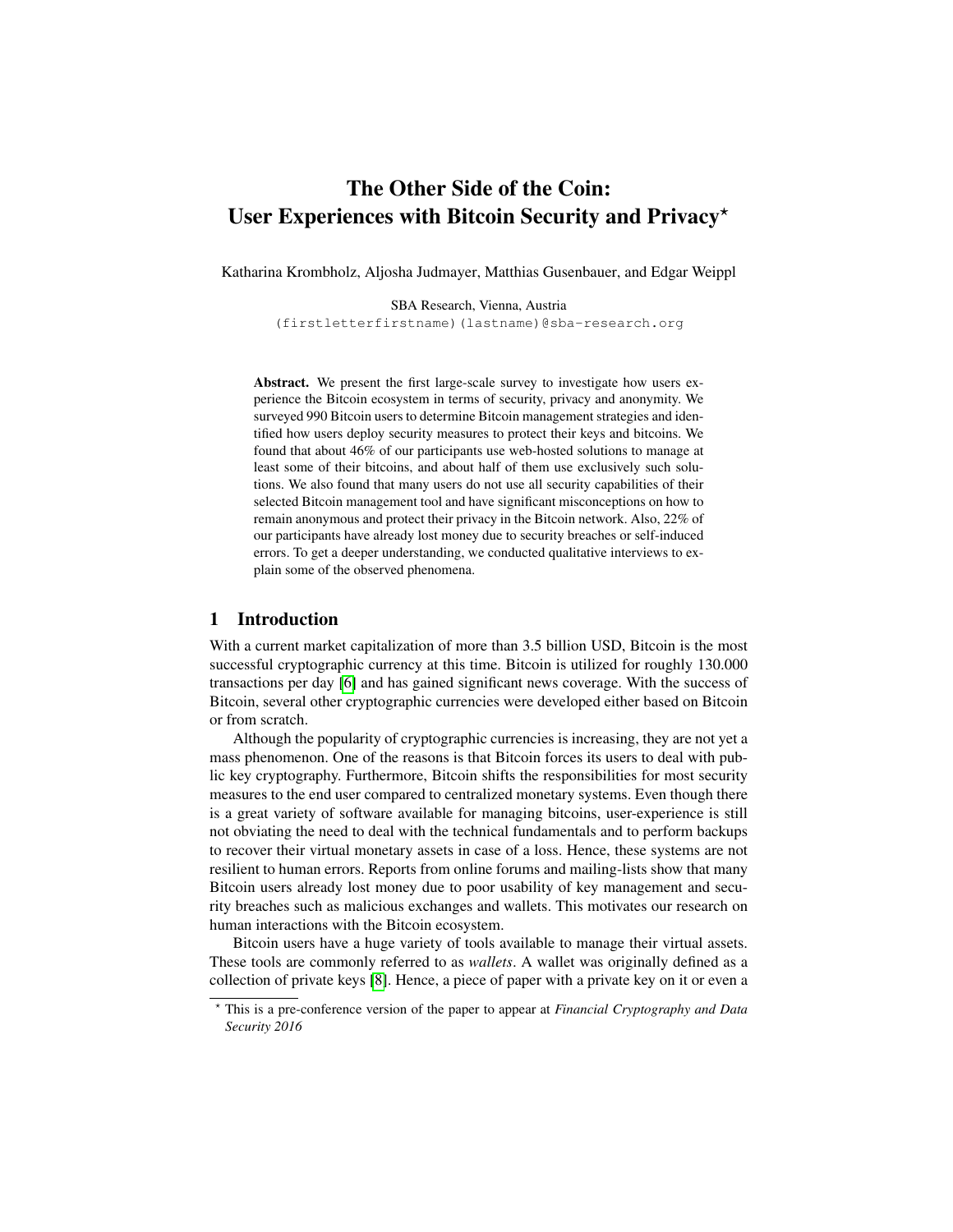mental representation can be considered a wallet. However, most of these tools provide functionality beyond storing keys, such as performing transactions. In contrary to other public key crypto-systems, e.g. PGP/GPG, Bitcoin is not fully communication channel agnostic. In case of Bitcoin the interaction with the Bitcoin network is an integral part to operate in the distributed system. In contrast to other signing systems, Bitcoin tools need to keep state information on performed transactions and account balances respectively.

As a first step to accommodate these misconceptions on Bitcoin wallets, we introduce the term *Coin Management Tool (CMT)* as an extension to the current narrow definition of a wallet. We define a CMT as a tool or a collection of tools which allows users to manage one or more core tasks of cryptocurrencies. Throughout this paper we are therefore referring to *Bitcoin management*, as it better describes user activities when interacting with the Bitcoin ecosystem. Bitcoin security and privacy aspects have aleady been studied in the research literature [\[7,](#page-15-2) [10,](#page-15-3) [14–](#page-15-4)[16\]](#page-15-5). A first look on the usability of Bitcoin key management has been presented in [\[8\]](#page-15-1). However, we are the first to conduct a comprehensive user study to collect evidence on user experiences with Bitcoin security and privacy.

In this paper, we present a comprehensive user study ( $n = 990$ ) to cover humancomputer interaction aspects of the Bitcoin ecosystem. The goal was to understand how users interact with Bitcoin and how they manage their virtual assets. We furthermore studied experiences and perceptions related to security, privacy and anonymity in the Bitcoin network. To collect user-reported data, we conducted a comprehensive online survey with 990 participants and qualitative interviews with a subset of 10 participants. Additionally, we extended the evaluation criteria from [\[8\]](#page-15-1) and provide a method to categorize CMTs depending on the level of control and verifiability a user can exercise with the respective client.

We gathered interesting insights on how users interact with the Bitcoin network and what privacy and security measures they deploy to protect their keys and coins. We found that the first- and third-most used CMTs (Coinbase, Xapo) are web-hosted tools where users shift security responsibilities to a third party. We also found that about a third of their users are not aware whether their CMT data is encrypted or backed-up. Among the participants who use a web-hosted solution, 50% indicated to use it exclusively while the other half used additional local clients to manage their coins. Regarding risk scenarios and their likelihood to occur, the second-highest risk was attributed to vulnerabilities in web-hosted CMTs (after value fluctuation and followed by theft via malware).

We also found that many users have misconceptions about how to remain anonymous. About 25% of our participants reported to use Bitcoin over Tor which has already shown to be disadvantageous in certain cases [\[1,](#page-15-6) [3\]](#page-15-7). 22.5% of the participants reported to have lost their bitcoins due to security breaches. About half of them consider this loss as their own fault and the majority of them was not able to recover their bitcoins and lost money permanently. Our work contributes research on user-centric concerns of Bitcoin management, as according to Bonneau [\[7\]](#page-15-2) Bitcoin is one of the cases where practice is ahead of theory.

The main contributions of this paper are  $(1)$  a user study consisting of an online survey and qualitative interviews, and (2) a method for categorizing Bitcoin CMTs.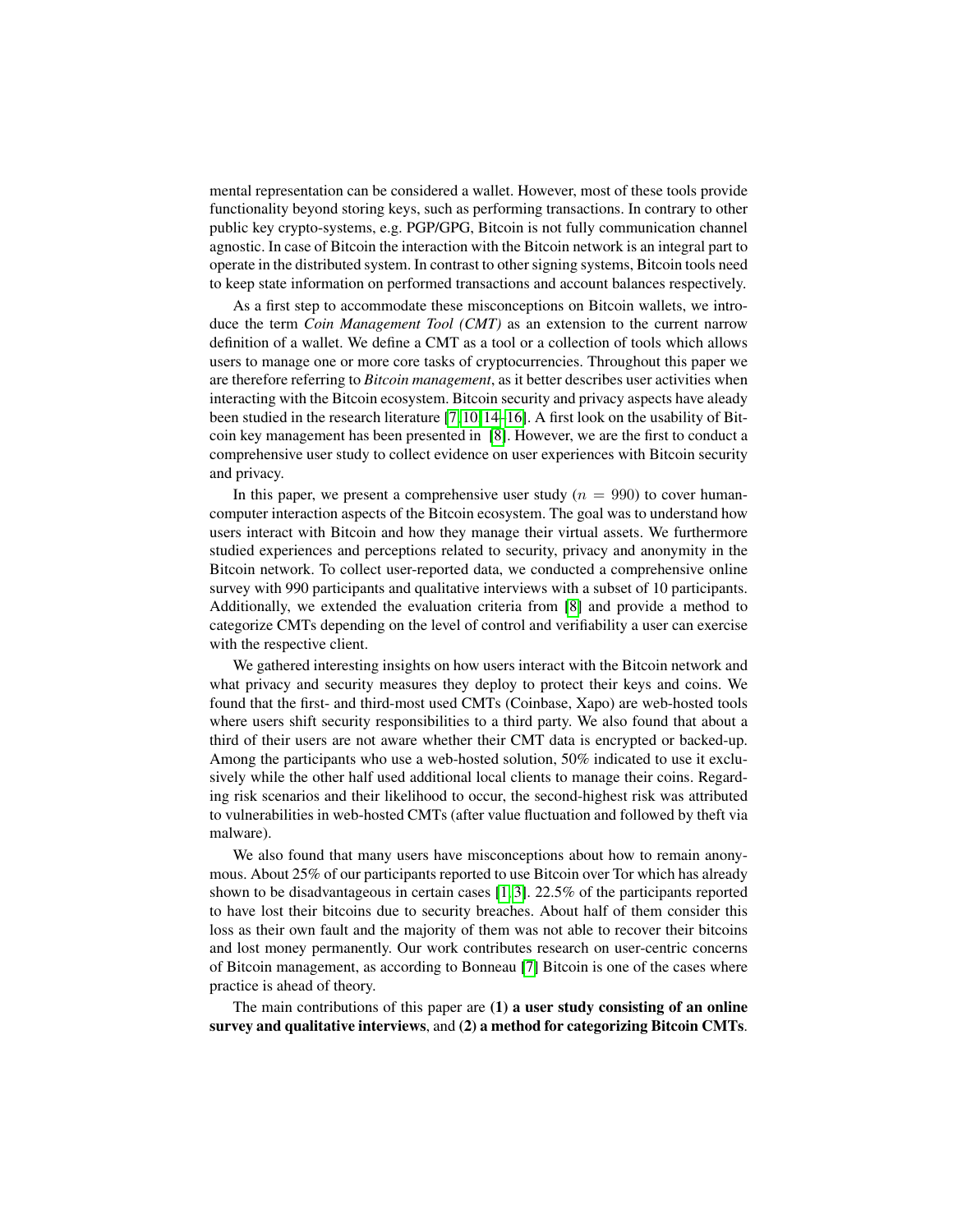### 2 Bitcoin Background

The Bitcoin currency is based on a distributed P2P system which synchronizes a public ledger of all transactions among all Bitcoin clients. As a consequence, every full client in the Bitcoin network is able to see the entire history containing all prior transactions. Thereby it is possible to determine the current balance of every account. The account information in Bitcoin basically consists of a hash over a public key which can be compared to an account number, the so-called *Bitcoin address*. The protocol does not require a link between account information and personal data. An individual can have more than one account, hence Bitcoin provides a certain degree of pseudonymity [\[1,](#page-15-6) [9\]](#page-15-8).

To transfer  $n$  bitcoins from account  $A$ , which is under control of Alice, to another account B, which is under control of Bob, a new transaction is created by Alice. Thereby, Alice creates a transaction message with the amount of bitcoins she wants to send to Bob and includes the hash of the public key of Bobs account  $B$  as a destination before signing it with her secret key  $sk_A$ . Alice publishes this transaction in the Bitcoin network so that every participant knows that Alice now has  $n$  bitcoins less on her account  $A$  and Bob has received the difference on his account  $B$ . When this transaction is successfully propagated in the network, Bob can create new transactions from his account  $B$  to another account and spend the previously received bitcoins. This chaining mechanism works fine for passing over arbitrary amounts of bitcoins from one account to another, except in the special case of the first transaction in a chain, because this is where new bitcoins come into existence [\[20\]](#page-15-9).

Bitcoins are created during the so-called *mining process*. In this procedure every miner collects transactions which have recently been propagated in the P2P network. Then they try to successfully create a new block out of all unconfirmed transactions that have not yet been included in a block of the block chain. A block essentially consists of a collection of valid transactions<sup>[1](#page-2-0)</sup>, a nonce value, and a proof of work. The proof of work is a partial pre-image attack on SHA-256 over the whole block as input. For the attack to succeed, the hash has to be a value smaller than the current difficulty in the Bitcoin network. In other words, the SHA-256 hash has to start with a certain number of zero bits. The number of zero bits is referred to as difficulty. Since SHA-256 is categorized as a cryptographic hash function [\[21\]](#page-15-10), it is easy to verify a previously calculated SHA-256 sum of a block, but it is considered infeasible to generate a specific block that produces a given hash value. To achieve this, the nonce field is constantly incremented to search for a hash value that fulfils the described property. This brute-force process of searching is called *mining*. If one client in the Bitcoin network finds such a combination of valid transactions and nonce that yields a desired result, he/she publishes this new block in the Bitcoin network and gets rewarded with newly created bitcoins.

The reward comes in form of a new transaction of (currently) 25 bitcoins that has no predecessor and is included as a special so-called *coinbase transaction* by the creator of the respective block. This coinbase transaction also includes the public key/bitcoin address of the creator and marks the first transaction of a new chain of Bitcoin transactions [\[4,](#page-15-11) [5,](#page-15-12) [17,](#page-15-13) [20\]](#page-15-9).

<span id="page-2-0"></span> $1$  More precisely a Merkle-Tree Hash over those transactions, for details see the specifications [\[4,](#page-15-11) [5,](#page-15-12) [17\]](#page-15-13)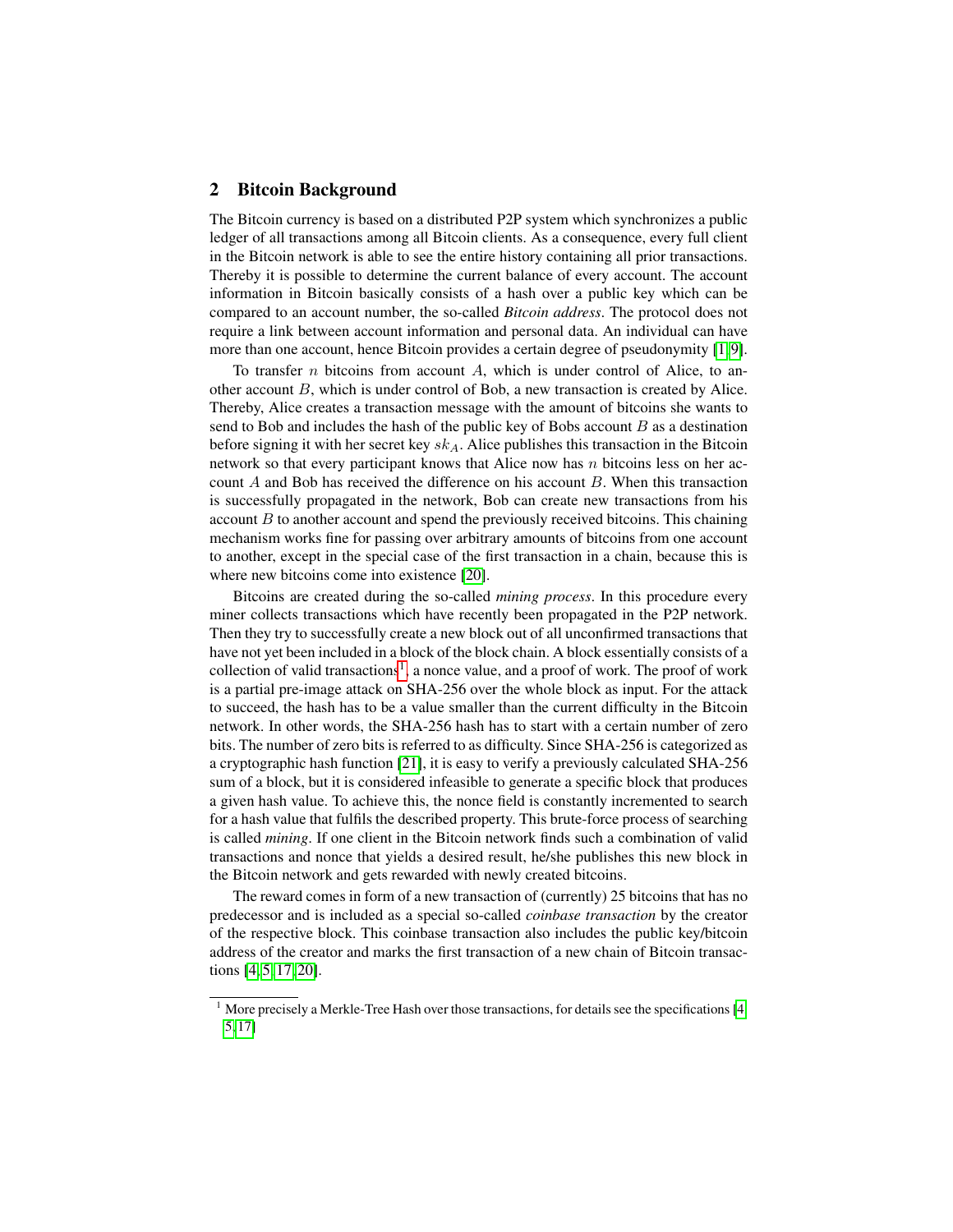# <span id="page-3-0"></span>3 Related Work

We build upon already existing work by contributing the first user study with Bitcoin users. Eskandari et al. [\[8\]](#page-15-1) presented a first look at the key management of Bitcoin by providing a set of evaluation criteria for Bitcoin wallets and a cognitive walkthrough [\[23\]](#page-15-14) of selected wallets. The work by Eskandari et al. [\[8\]](#page-15-1) can be considered a first look at the usability of Bitcoin.

Moore et al. [\[19\]](#page-15-15) conducted an empirical analysis of Bitcoin exchange risks. They examined the track record of 40 Bitcoin exchanges and found that 18 had been closed, with customer account balances often wiped out. They also found that popularity is a strong indicator to predict the lifetime of an exchange, i.e. popular exchanges have a longer lifespan.

Baur et al. [\[2\]](#page-15-16) conducted exploratory interviews with individuals of distinct groups and found that most stakeholders perceived the ease of use still as rather low. They also found that the experienced usefulness varies according to the user group.

However, no empirical study has been performed to examine user perceptions of Bitcoin security, privacy and anonymity. For a cryptographic currency like Bitcoin, public key cryptography is required. Regarding the usability of key management and encryption in the context of e-mail various studies have shown that there are numerous usability issues regarding the successful usage of public key cryptography [\[11,](#page-15-17)[12,](#page-15-18)[22,](#page-15-19)[24\]](#page-16-0). At this time, for neither domain a fully usable concept has been successful. Human aspects of key management have already been studied in other domains [\[11–](#page-15-17)[13,](#page-15-20) [22,](#page-15-19) [24\]](#page-16-0). For the Bitcoin ecosystem however, secure key management alone is not sufficient, as communication is not channel-independent but an integral part of the security concept.

# 4 User Study Methodology

The goal of this study is to empirically investigate end user perceptions and behavior in the Bitcoin ecosystem with an emphasis on security practices as well as coin and key management with the involved security risks. We designed an online questionnaire and additionally conducted qualitative interviews. We derived specific research questions from already existing literature on Bitcoin (as discussed in Section [3\)](#page-3-0) as well as from a qualitative content analysis of threads from online forums and mailing lists. Further-more, we revised the available Bitcoin wallets<sup>[2](#page-3-1)</sup> and their capabilities and used them as inspiration for our questions and the design of the security and privacy risk scenarios. We focus on Bitcoin as it was by far the most popular cryptographic currency at the time we conducted this study (July 2015). While the online survey was intended to broadly measure self-reported Bitcoin management behavior and risk perception, the interviews were conducted to get a deeper understanding on key usability issues, causes of common security incidents and if and how they managed to recover their keys.

#### <span id="page-3-2"></span>4.1 Research Questions

We sought answers to the following questions regarding users' perceptions of Bitcoin management and Bitcoin-associated security risks:

– *Q1: What are the main usage scenarios of Bitcoin?*

<span id="page-3-1"></span><sup>2</sup> <bitcoin.org>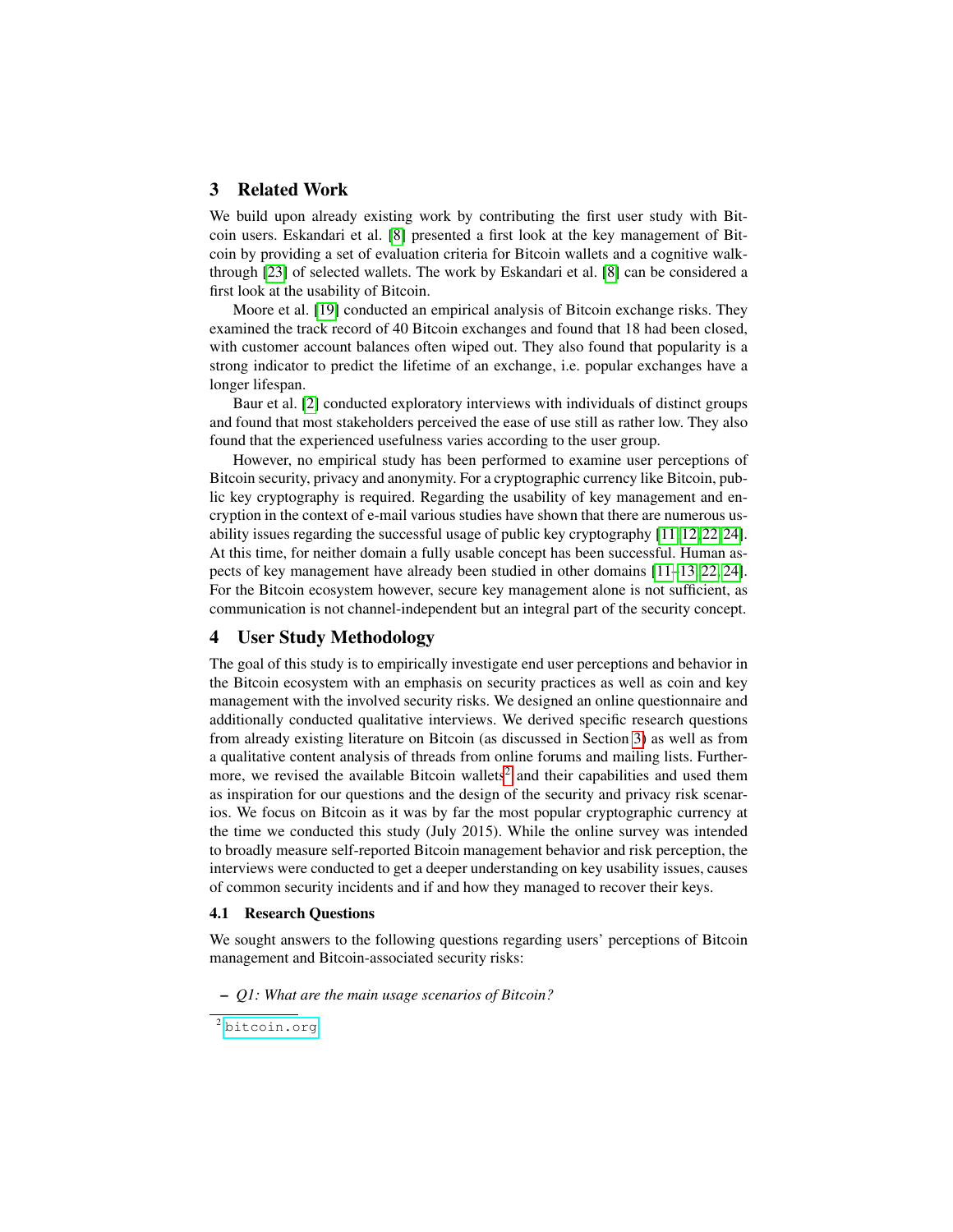- *Q2: How do participants manage their Bitcoins? What are participants' current practices and how do they deal with security, privacy and anonymity?*
- *Q3: How do participants perceive Bitcoin-associated security risks?*
- *Q4: What security breaches have affected users and how did they recover their Bitcoin keys and bitcoins?*
- *Q5: What are the main usability challenges that users have to deal with when using Bitcoin?*

We were also interested in categorizing CMTs in a way that users can quickly make an informed decision based on the level of security, privacy and control they prefer? Our categorization can be found in Appendix [A.](#page-16-1)

# 5 Online Survey

We conducted our online survey over July 8-15, 2015. Our survey consisted of both closed- and open-ended questions and covered the following topics: (1) Bitcoin usage and management, (2) CMT choice and usage, (3) security, privacy, anonymity and backup behavior, (4) risk perception, and (5) demographics. The full set of questions is presented in Appendix [B.](#page-18-0) The open-ended questions were coded independently by two researchers independently. After agreeing on a final set of codes, we coded all answer segments for the final analysis. Coding refers to categorizing qualitative data to facilitate analysis [\[18\]](#page-15-21) and is a common practice in human-computer interaction research.

### 5.1 Recruitment

We hosted our survey at *soscisurvey.de*<sup>[3](#page-4-0)</sup>. To restrict our participants to Bitcoin users only, we deliberately designed our study to exclude all non-Bitcoin users. As it is difficult to construct such a restricted sample on platforms like Amazon Mechanical Turk, we decided to use Bitcoin mailing lists and forums for recruiting. Furthermore, we compensated participants in Bitcoin. The reward for a completed questionnaire was 4.2  $m\ddot{\mathbf{j}} = 0.0042 \ddot{\mathbf{j}} \approx 1.22 \text{ USD}$  at that time) After completing the survey, the participants were instructed to enter a valid Bitcoin address to receive the payment. This ensured that everyone who wanted to receive bitcoins as a reward is a Bitcoin user and hence exactly our target audience. Even participants who had not used Bitcoin before had to create a Bitcoin address to receive the compensation.

To motivate participants to spread the word and thus recruit further participants, we displayed a link for re-distribution at the end of the survey. All participants that recruited others received an additional [1](#page-5-0) mB( $\approx$  0.29 USD). Table 1 shows that this additional incentive scheme was successful since we received a high number of participants this way. As Table [1](#page-5-0) shows, the top 5 re-distributors of the link recruited about one quarter of the overall sample. Initially we distributed the link to our survey over the following channels: *bitcointalk.org* forum<sup>[4](#page-4-1)</sup>, *bitcoin-list* mailing list<sup>[5](#page-4-2)</sup>, *twitter.com*<sup>[6](#page-4-3)</sup> and an Austrian

<span id="page-4-0"></span><sup>3</sup> <https://www.soscisurvey.de/>

<span id="page-4-1"></span><sup>4</sup> <https://bitcointalk.org/index.php?topic=1114149.0>

<span id="page-4-2"></span><sup>5</sup> [http://sourceforge.net/p/bitcoin/mailman/bitcoin-list/](http://sourceforge.net/p/bitcoin/mailman/bitcoin-list/?viewmonth=201507)

[<sup>?</sup>viewmonth=201507](http://sourceforge.net/p/bitcoin/mailman/bitcoin-list/?viewmonth=201507)

<span id="page-4-3"></span><sup>6</sup> [https://twitter.com/bit\\_use](https://twitter.com/bit_use)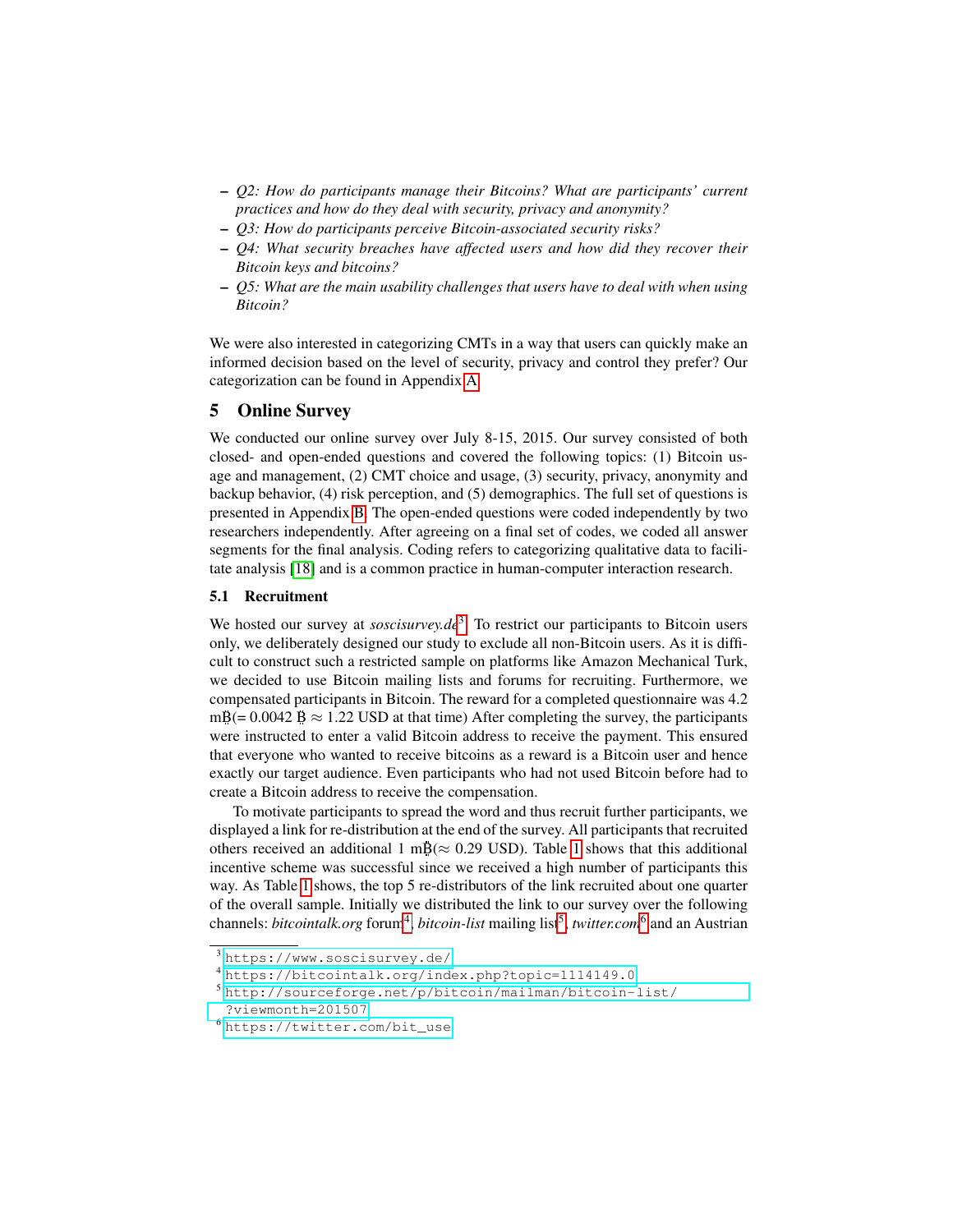bitcoin mailing list<sup>[7](#page-5-1)</sup>. We aimed for maximum transparency to avoid that our call for participation would be misinterpreted as scam. Therefore, we proved on the initial page of our survey that we indeed hold a respectable amount of bitcoins<sup>[8](#page-5-2)</sup>, by providing our Bitcoin address<sup>[9](#page-5-3)</sup> together with a signature with the according private key (see appendix [C](#page-24-0) for the signature).

We recruited 1,265 participants over July 8-15, 2015 via these channels. The total sample size after filtering out 275 participants due to incomplete or duplicated submission, or invalid entries, was 990. Of these, 85.2% claimed to be male (m), 10.5% claimed to be female (f). 4.3% of our participants preferred not to provide their gender. Ages ranged from 15 to 72 (median = 28.56). About half of our participants reported to have an IT-related background. According to the collected IP addresses, most of our participants filled out the survey in the US, followed by the UK and Germany. 7.6% accessed the survey site over Tor (Figure [1\)](#page-5-4). These numbers can of course be biased by VPN usage.



<span id="page-5-4"></span>Fig. 1. Countries from which our participants accessed the survey site.

|        |    | Reference Occurrences Reward in BTC / EUR / USD |
|--------|----|-------------------------------------------------|
| 455975 | 91 | 0.0952/24.78/27.18                              |
| 1295   | 58 | 0.0622/16.19/17.76                              |
| 699324 | 51 | 0.0552 / 14.37 / 15.76                          |
| 932181 | 28 | 0.0322/8.38/9.19                                |
| 637623 | 21 | 0.0252/6.56/7.19                                |

<span id="page-5-0"></span>Table 1. Most refereed links.

#### 5.2 Validity of our Dataset

Since the survey was designed to be anonymous and we only required a valid Bitcoin address, we had to take special care to avoid abuse. We semi-automatically verified the authenticity of our dataset and were able to exclude 116 submissions we suspected to be fraudulent, and 160 incomplete submissions. Nevertheless, there is still a chance that we missed some manual double submissions. However, due to our deployed countermeasures and the high quality of submitted data (e.g., the open-text questions) we

<span id="page-5-1"></span><sup>7</sup> <http://bitcoin-austria.at/>

<span id="page-5-2"></span><sup>8</sup> We purchased our 6.3965 BTC at <https://coinfinity.co/>

<span id="page-5-3"></span><sup>9</sup> <https://blockchain.info/address/12yeU5ymM67SL5UWVSwErAgwVwwaTd1Nma>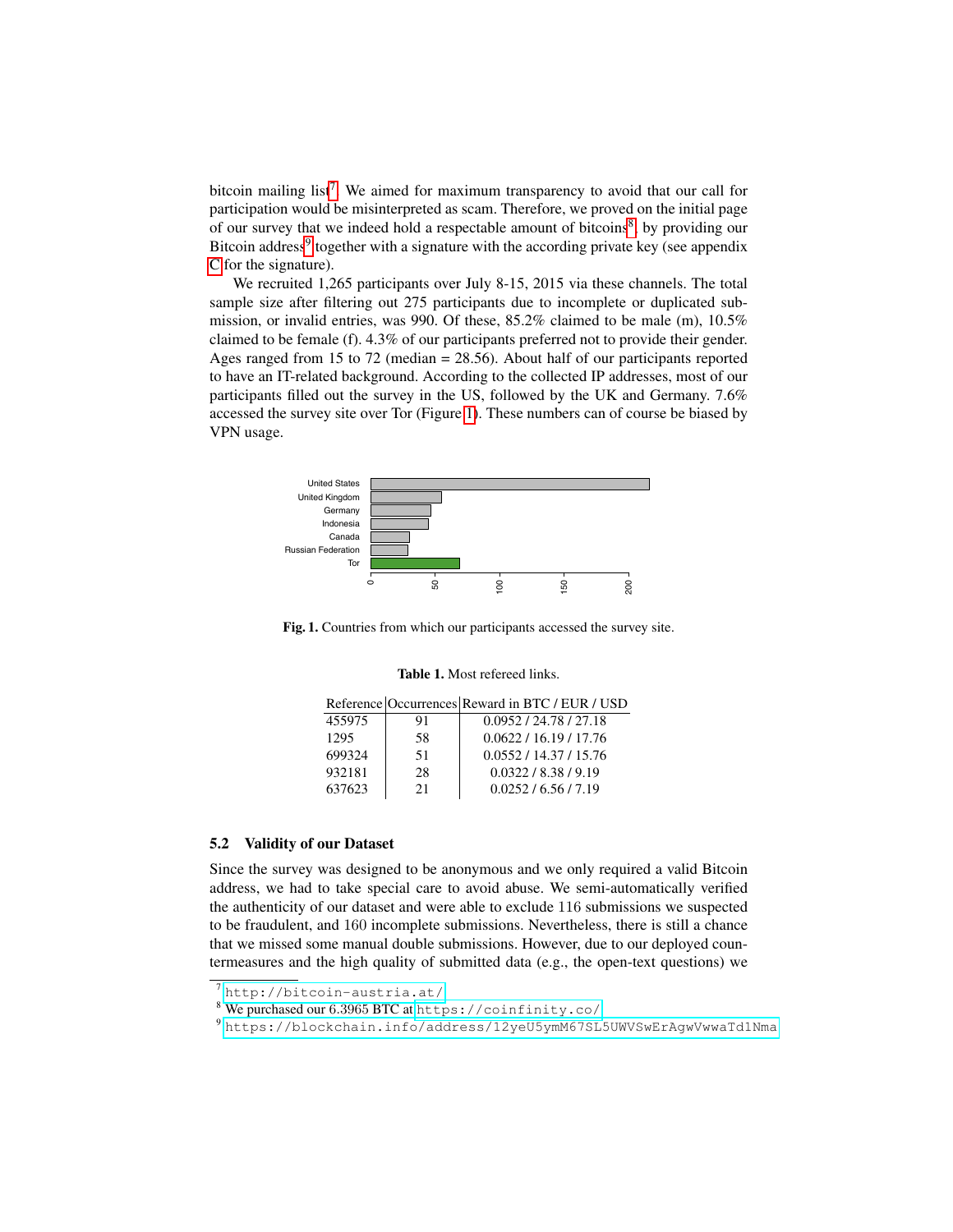suspect that the overall number is negligible. Among other, we deployed the following countermeasure to make automation harder: *reCAPTCHA:* The last page of our survey contained a text box to enter a Bitcoin address for receiving the compensation and a Google reCAPTCHA. This together with the relatively low overall amount of compensations helped to mitigate fully automated submissions. Since reCAPTCHA adapts the difficulty depending on the source IP address, some Tor users complained about hardto-solve CAPTCHAs. *Meta data:* The meta data like source IP address and information on the user's browser was used to pinpoint simple double submission attempts. *Time:* We considered submissions below a certain threshold fraudulent since it is impossible to provide reasonable answers under a certain lower bound. *Open-text questions:* In suspicious and borderline cases we manually checked the open-text questions to see if the user had meaningful contributions to the survey. *Reference links:* The reference links also provided a good insight when users attempted to submit multiple surveys and always referenced their initial survey. *Bitcoin address:* The uniqueness of a Bitcoin address was also an indicator for double submissions.

In case we detected double submissions, we accepted only the first submission for our dataset as well as for our compensation scheme. All subsequent submissions were excluded. In conclusion, we did not encounter fully automated submissions and that most fraudulent attempts can be attributed to simple manual double submissions. Moreover, the Bitcoin community has proven to be very forthcoming. There have been cases in which participants deliberately did not include Bitcoin addresses, and commenting that they would like to help by saving the reward in order to recruit more participants.

The demographics of our sample correspond with data on the general Bitcoin population $10$ .

### 6 Qualitative Interviews

To get a deeper understanding of the findings from our online survey, we conducted an additional field session with qualitative interviews.

#### 6.1 Design and Recruitment

We recruited participants via a local Bitcoin mailing list and conducted a two-hour field session at a local bar that accepts bitcoins. All interviewees are regularly using Bitcoin and had previously completed our online questionnaire. Two researchers were present during the field session, one conducted the interview and the other one took notes. As all participants were very particular about preserving their privacy, we chose not to audio-record the interviews.

For the evaluation of our qualitative data, we focused on the exploration of ideas and insights of the participants. Some of the numbers gathered from the interviews will be used as rough indicators to discuss and complement the results from our quantitative survey. We interviewed 10 participants in total. All participants were male and frequent users of Bitcoin and other crypto-currencies. All of them reported to have an IT-related background. The purpose of the qualitative interviews was mainly to complement our quantitative results and to explain phenomena and trends from our online survey. After

<span id="page-6-0"></span><sup>10</sup> [http://www.coindesk.com/new-coindesk-report-reveals-who](http://www.coindesk.com/new-coindesk-report-reveals-who-really-uses-bitcoin/)[really-uses-bitcoin/](http://www.coindesk.com/new-coindesk-report-reveals-who-really-uses-bitcoin/)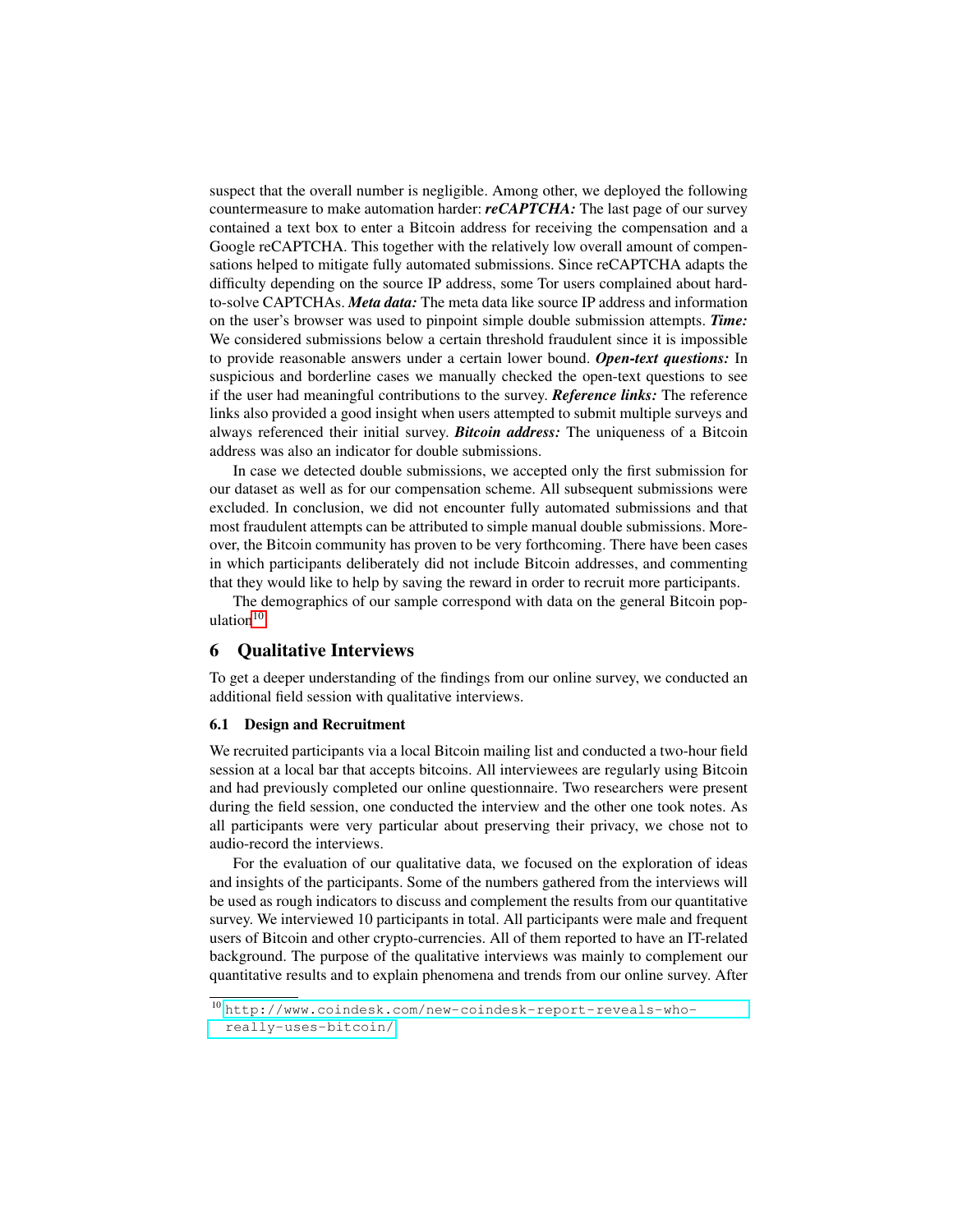10 participants, we reached saturation and little to no further insights were gained, so we concluded the study.

#### 6.2 Coding

After the interviews, we went through the collected data and produced an initial set of codes. We traversed the data segments collected from each participant for each question and also included statements that did not directly evolve from a question. Two researchers performed the initial coding independently of each other to minimize the susceptibility of biased interpretation. After the initial coding process, we revised the retrieved codes and discussed recurring themes, patterns and interconnections. After agreeing on a final set of codes, we coded the entire interview data. We coded all data segments, regardless if they emerged directly from a question or a continuative discussion.

#### 7 Results

In this section, we present an analysis of the participants' responses addressing our research questions defined in Section [4.1.](#page-3-2) At the beginning of each section we analyse the results from our online survey, whereas at the end we compare these results with our qualitative interviews and try to correlate and explain our findings.

#### 7.1 General Bitcoin Usage (Q1)

Most participants reported to use Bitcoins for tips and donations (38.0%), followed by virtual goods, such as web hosting, online newspapers (33.3%), online shopping (27.5%), altcoins (26.5%), gambling (26.5%) and Bitcoin gift cards (19.9%). About 5% self-reported to buy or have bought drugs with bitcoins. 30.2% of our sample reported to use Bitcoin at least once a week, 25% stated that they use Bitcoin at least once a month and 19% at least once a day. The remainder of the participants indicated to use Bitcoin at least once a year or even less. These results suggest that the majority within our survey frequently uses Bitcoin.

We also asked our participants about the amount of bitcoins they are currently holding. About half of the participants did not want to specify. According to their reports, our sample holds approximately 8000  $\ddot{\beta}$  in total. The majority of users (70%) started to use Bitcoin between 2013 and 2015. 17% started between 2011 and 2012. 58.0% reported to use other crypto currencies in addition to Bitcoin, most frequently Dogecoin and Litecoin. The most popular Bitcoin exchanges in our sample are BTCE (20.9%), Bittrex (14.0%) and Bitstamp (13.0%). 11.4% of our participants are currently mining bitcoins. Most of them started mining after 2014. Many of those who started earlier have stopped mining as they currently consider it infeasible. 195 (19.7%) participants claimed to be running a full Bitcoin server that is reachable from the Internet. The top-mentioned reason for running a Bitcoin server was to support the Bitcoin network (60.5%), followed by fast transaction propagation (46.6%), network analysis (30.3%) and double-spending detection (26.1%).

All participants from our qualitative interviews are frequent Bitcoin users, and some of them are active in the local Bitcoin association. Most interviewees mentioned that the decentralized nature of Bitcoin was among the main reasons to start using Bitcoin. The second-most mentioned reason was simply curiosity. One participant who used to live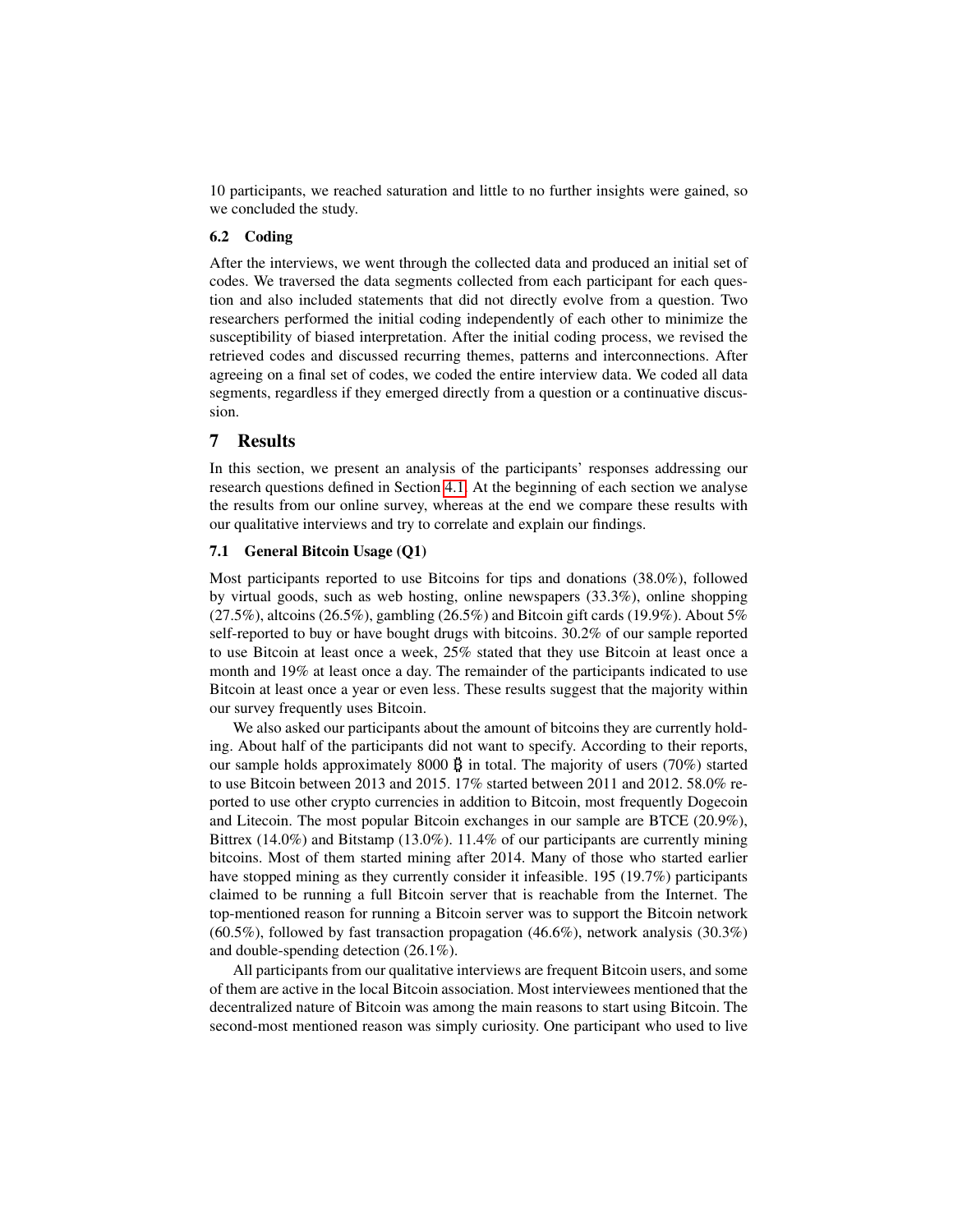in Crimea at the time the Ukrainian-Russian conflict started mentioned socio-political reasons. He used to work for a US company at that time and needed a safe and cheap option to receive his salary in Crimea. He furthermore wanted to make sure to not lose any money due to the annexation to the Russian Federation. In his opinion, Bitcoin was the best option and according to him, many people started using Bitcoin at that time in Crimea. Some participants also mined Bitcoins some years ago when it was still profitable to mine at small scale.

#### 7.2 Practices of Bitcoin Management (Q2)

Bitcoin Wallets and Backup Behavior. Table [3](#page-9-0) shows the most widely used Bitcoin wallets. The participants could mention multiple wallets as it is a common scenario that users use more than one wallet. The table also shows the number of participants from our sample who use a certain wallet as well as the percentage. Furthermore, Table [4](#page-10-0) shows whether the users protect their wallets with a password and if these wallets are encrypted. Our findings show that the majority of users protect their wallets with a password. In case of web clients, we observed a lack of background knowledge. For example, 47.7% of Coinbase users in our sample say that their wallet is encrypted and 34% claim that they do not know if it is encrypted. We observed a similar trend for Xapo which is the third-most used wallet in our sample. Just like Coinbase, it is also a webhosted tool and, similarly to Coinbase, only about half of the users say it is encrypted and about a third does not know if it is encrypted. Regarding backups, only a third of Coinbase users and 43% of Xapo users backup their wallets. 33.9% of Coinbase and 28.5% of Xapo users do not know whether their wallet is backed up. We also found that Bitcoin users with more than 0.42B(100 USD) do not backup their CMT more often than users with less bitcoins. This effect is statistically significant in our sample  $(\chi^2(1) = 5.1, p = 0.02).$ 

We also asked our participants whether they create additional backups in case their primary backup gets lost or stolen. In our sample, Bitcoin Core users have the highest rate of additional backups. 64% of them indicated to make a secondary backup of their wallet. Table [2](#page-9-1) shows self-reported properties of wallet backups. According to our data, none of our participants stores a backup on an air-gapped computer. The most reported backup properties were encryption and password protection. According to our sample, 197 backups are stored in a cloud.

59.7% of our participants only use one wallet to manage their bitcoins. 22.7% use two, and 10.6% use three wallets. The remaining 7% use four or more wallets. The maximum number of wallets a participant reported to use was 14. This participant justified this high number by reporting that he wanted to try out the wallets before choosing those that met his requirements best. About half of our participants who used a web client did this exclusively to manage their bitcoins. The other half used a web client in addition to a local client. To our surprise our results show that most coins of our participants are stored in Armory<sup>[11](#page-8-0)</sup>. The Armory users in our sample have about  $3818$  $\ddot{B}$  in their Armorys, where the top five users reported to have 2,000  $\ddot{B}$ , 885  $\ddot{B}$ , 300  $\ddot{B}$ , 230 B and 150 B. The highest reported number of bitcoins stored in a participant's web client was 100  $\ddot{\beta}$ . The reported sum of all coins stored in Coinbase is 238  $\ddot{\beta}$ , in Xapo

<span id="page-8-0"></span><sup>11</sup> <https://bitcoinarmory.com/>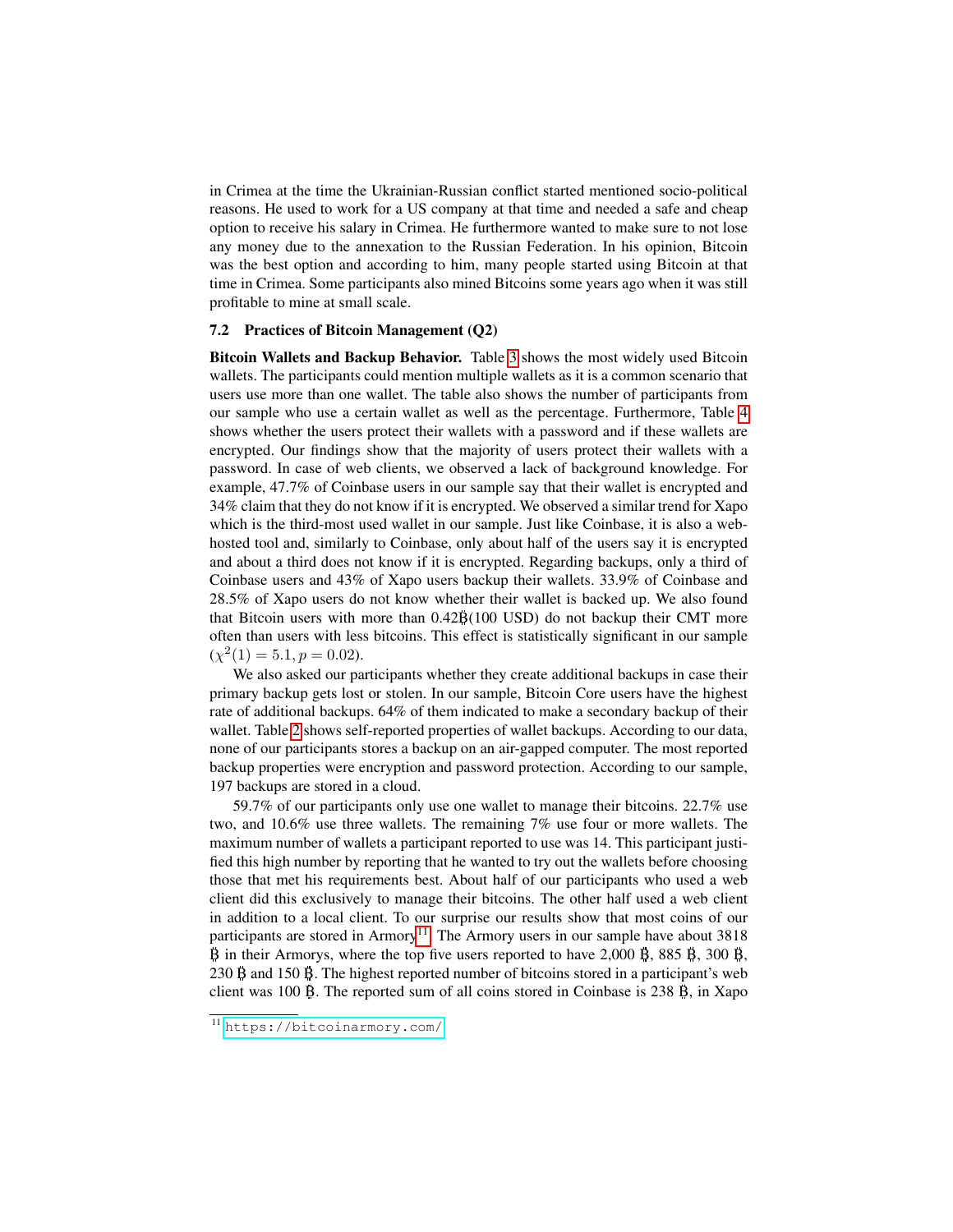

it is 157 B. Figure [2](#page-9-2) illustrates the accumulated bitcoins per wallet as reported by our participants.

<span id="page-9-2"></span>Fig. 2. Self-reported wallet usage and accumulated hosted bitcoins per wallet.

<span id="page-9-1"></span>Table 2. Backup properties in absolute mentions in descending order; a user can have multiple wallets and multiple backups.

| <b>Backup properties</b>                                  |     |  |
|-----------------------------------------------------------|-----|--|
| My backup is encrypted.                                   | 662 |  |
| My backup is password protected.                          | 629 |  |
| My backup is stored on external storage (e.g. USB drive). |     |  |
| My backup is stored on paper.                             | 334 |  |
| My backup is stored in the cloud (e.g. Dropbox).          | 197 |  |
| My backup is stored on an air-gapped device.              |     |  |

<span id="page-9-0"></span>Table 3. Properties of the most frequently used wallets mentioned by our participants.

| <b>CMT</b>          | <b>Number</b> | Percent | B   |  |
|---------------------|---------------|---------|-----|--|
| Coinbase            | 314           | 31.7    | 238 |  |
| <b>Bitcoin Core</b> | 236           | 23.8    | 752 |  |
| Xapo                | 179           | 18.1    | 157 |  |
| Electrum            | 125           | 12.6    | 226 |  |
| MyCelium            | 97            | 9.8     | 62. |  |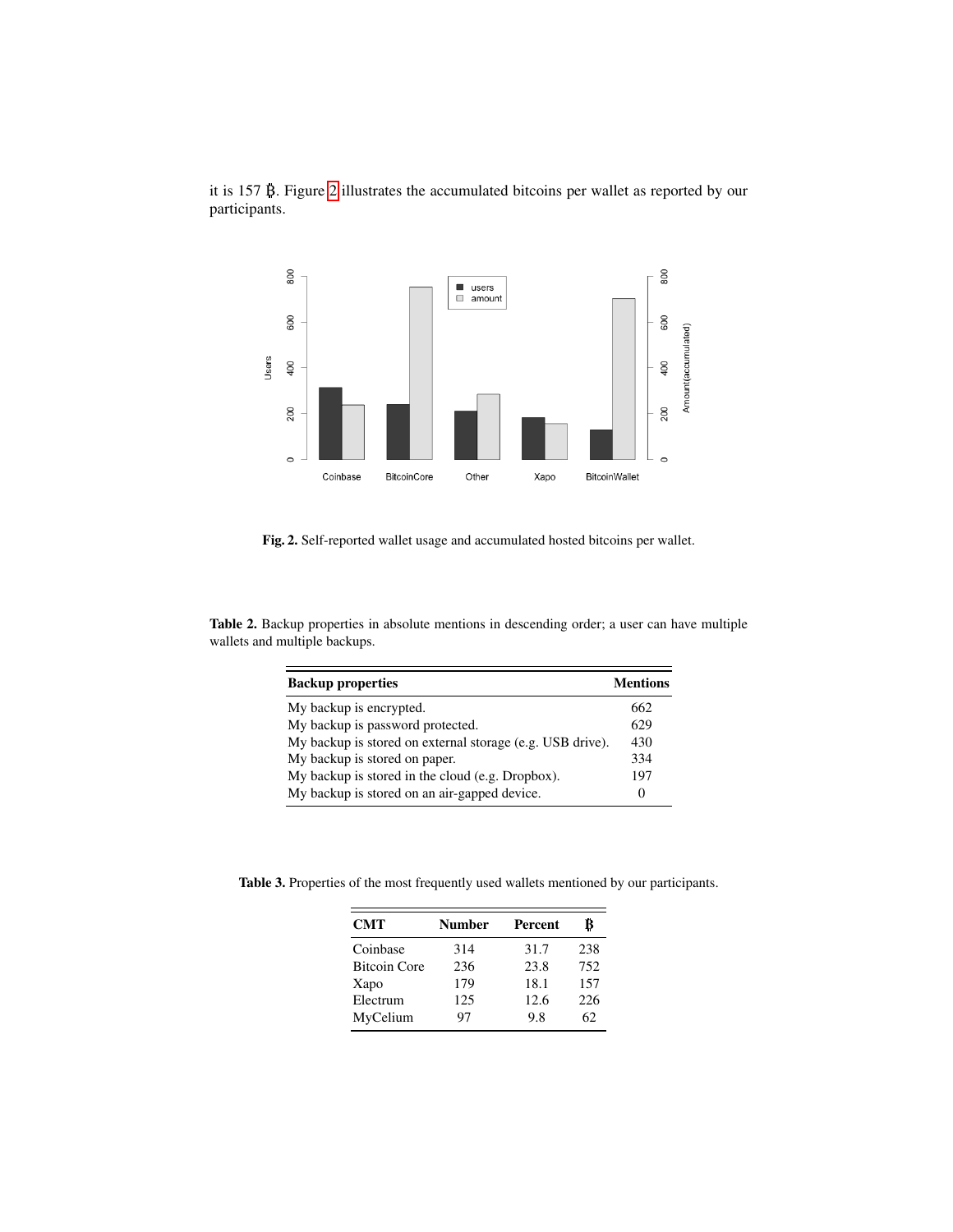|                     | <b>Encrypted?</b> |                |      | Backup?    |                |            | <b>Additional Backup?</b> |      |     |
|---------------------|-------------------|----------------|------|------------|----------------|------------|---------------------------|------|-----|
| <b>CMT</b>          | Yes               | N <sub>0</sub> | IDK  | <b>Yes</b> | N <sub>0</sub> | <b>IDK</b> | Yes                       | No   | IDK |
| Coinbase            | 47.5              | 18.5           | 34.0 | 35.5       | 30.6           | 33.9       | 30.3                      | 66.9 | 2.8 |
| <b>Bitcoin Core</b> | 72.8              | 16.1           | 11.1 | 76.3       | 14.0           | 9.7        | 64.0                      | 32.2 | 3.8 |
| Xapo                | 51.4              | 19.0           | 29.9 | 43.0       | 28.5           | 28.5       | 41.3                      | 57.5 | 1.2 |
| Electrum            | 72.8              | 15.2           | 22.0 | 77.6       | 16.0           | 6.4        | 55.2                      | 44.0 | 0.8 |
| MyCelium            | 61.9              | 21.6           | 16.5 | 83.5       | 12.4           | 4.1        | 52.6                      | 47.2 | 0.2 |

<span id="page-10-0"></span>Table 4. Properties of the most mentioned CMTs. The three blocked columns contain information on whether the CMT is encrypted, if it is backed up, whether there exists an additional backup and the mentions in percent (Yes, No and I don't know (IDK)). The rightmost column contains the sum of bitcoins stored in a respective CMT by our participants.

Anonymity. We found that 32.3% of our participants think that Bitcoin is per-se anonymous while it is in fact only pseudonymous. 47% thinks that Bitcoin is not per-se anonymous but can be used anonymously. However, about 80% think that it is possible to follow their transactions. 25% reported to have used Bitcoin over Tor to preserve their anonymity.

We also asked participants if they take any additional steps to stay anonymous. 18% reported to frequently apply methods to stay anonymous on the Bitcoin network. Most of them reported to use Bitcoin over Tor followed by multiple addresses, mixing services, multiple wallets and VPN services. As shown by Biryukov et al. [\[1,](#page-15-6) [3\]](#page-15-7) using Bitcoin over Tor creates an attack vector for deterministic and stealthy man-in-the-middle attacks and fingerprinting.

#### 7.3 Risk Perception (Q3)

We were also interested in user perceptions of risks associated with Bitcoin. We provided the participants with 11 risk scenarios. We selected the risk scenarios based on findings from scientific literature and evidence from online resources. For each risk scenario, we provided an easy-to-understand description and asked the participants whether they think the risk is likely or unlikely to occur. Figure [3](#page-11-0) shows the participants' risk estimation. Our results show that the participants consider value fluctuation as the highest risk, followed by vulnerabilities in hosted wallets and Bitcoin theft via malware. Our participants estimated the risk for cryptographic flaws as the lowest, followed by double-spending attacks and DoS attacks on the Bitcoin network.

### 7.4 Security Breaches (Q4)

About 22.5% indicated to have lost bitcoins or Bitcoin keys at least once. Of those, 43.2% mentioned that it was their own fault (e.g., formatted hard drive or lost a physical device with Bitcoin keys). 26.5% reported that their loss stemmed from a hardware failure (e.g., a broken hard drive), followed by software failure (24.4%; e.g. keyfile corruption) and security breaches (18% e.g., malware, hacker).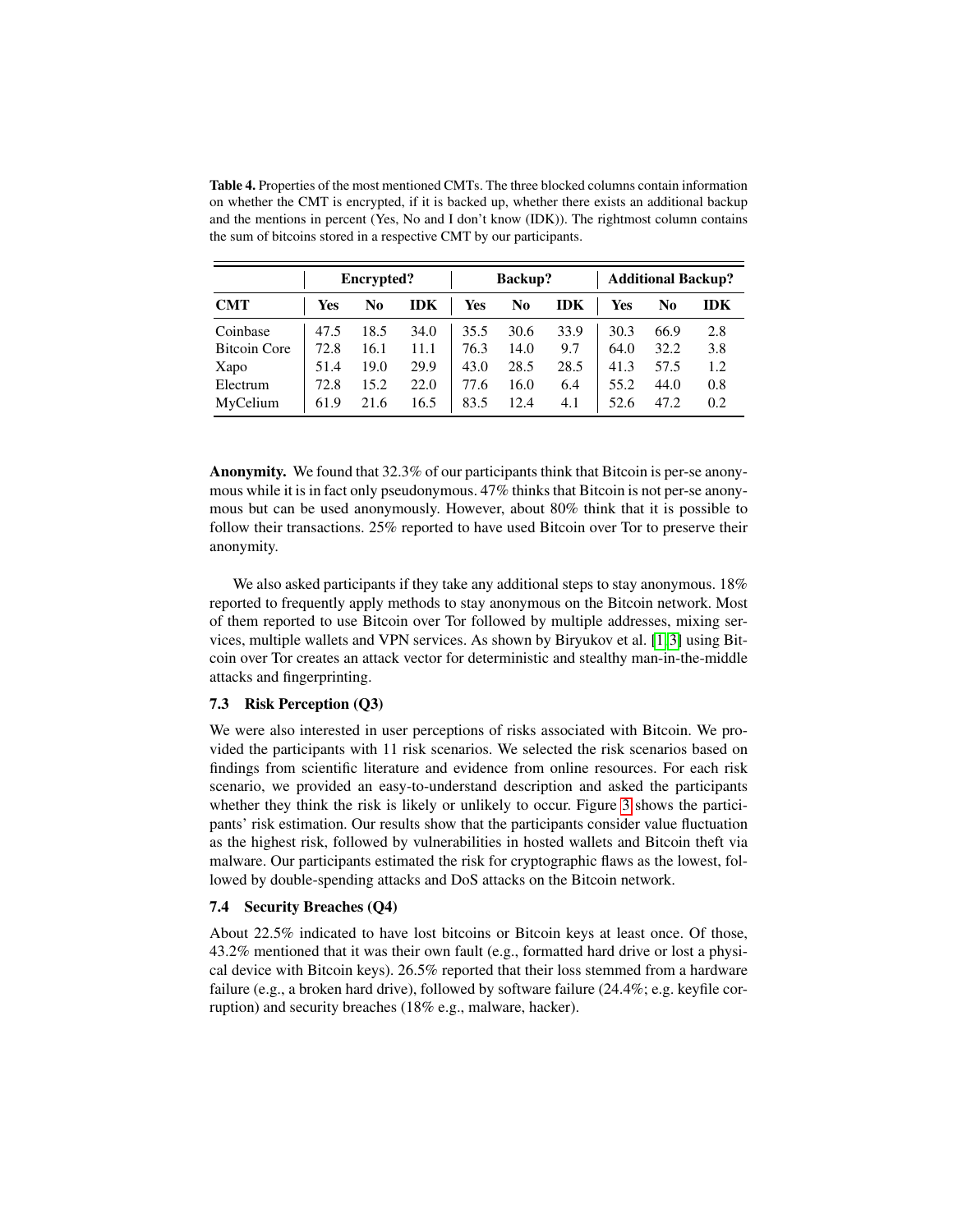

<span id="page-11-0"></span>Fig. 3. User perceptions of risk scenarios in percentage of participants ( $N = 990$ ).

The majority (77.6%) among those who lost bitcoins did not want to indicate whether they were able to recover their keys. Of those who provided an answer, 65% were not able to recover their keys. Overall, our participants reported to have lost about 660.6873 bitcoins. However, it must be taken into account that we did not ask when the coins were lost. Hence, interpreting this result we must take into consideration that the Bitcoin exchange rate is highly volatile and it is therefore hard to provide an overall estimation in USD. About 40% of our participants reported to have lost money due to a self-classified major security breach. 13.1% of our overall sample reported to have lost bitcoins in HYIPS (high-yield investment programs) and pyramid schemes. 7.9% lost money at Mt. Gox.

We also gave our participants the opportunity to describe how they dealt with the incident. Most participants stated that they did not do anything to recover their keys and simply accepted the loss. Some argued that the financial loss was not worth the effort to take further steps or that they felt helpless as they didn't know what to do. Those who actually took action most frequently mentioned that they filed claims and contacted the exchange or online wallet provider. Those who lost money to a malicious online wallet reported to have moved to other types of wallets instead of hosted/online wallets. The participants who lost money in HYIPS mostly stated that they started to use less risky investments and learned from their previous mistakes. Irrespective of the security breach, many participants reported to have spread the word over forums on the Internet and shared their experiences with other affected users.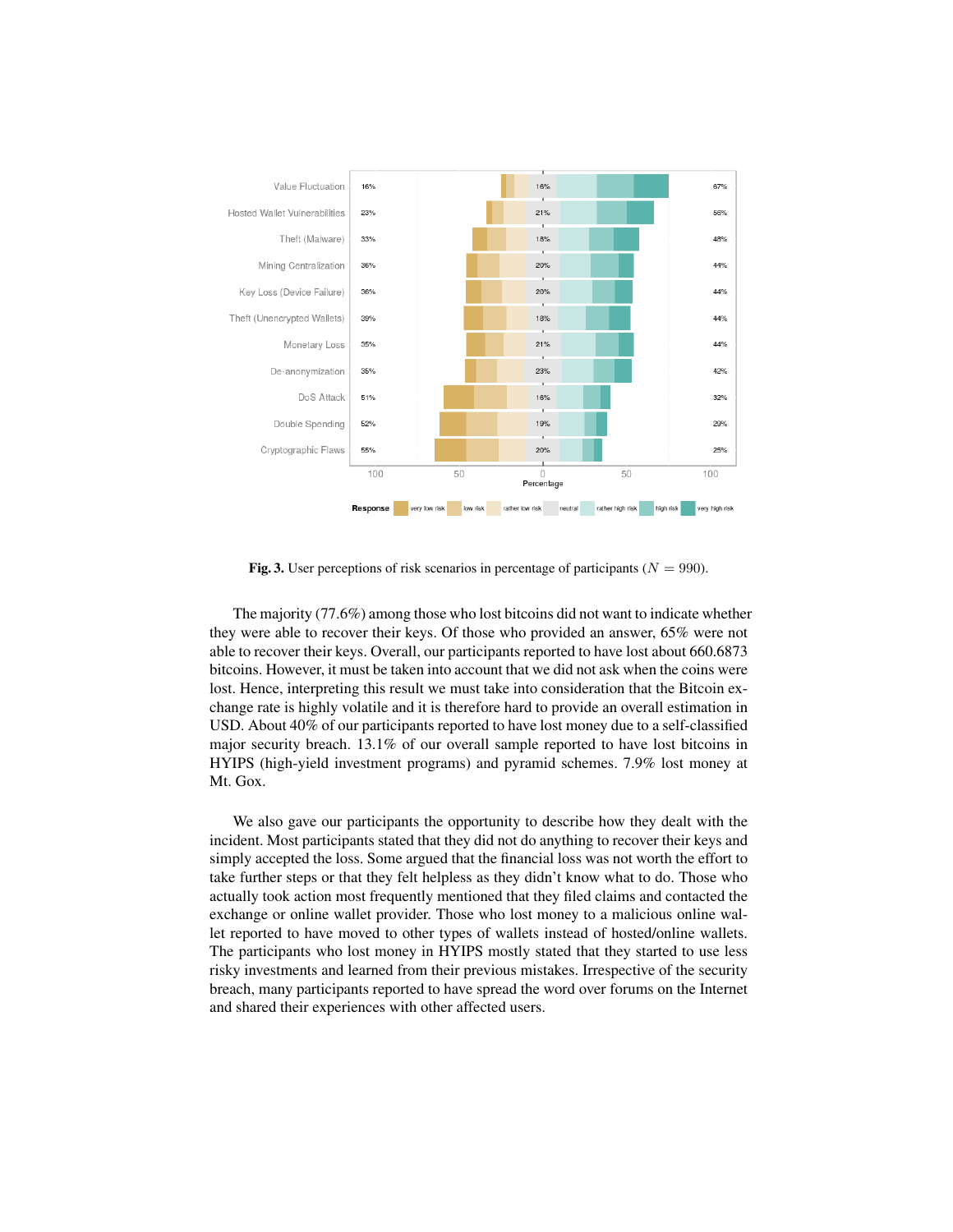#### *Participant Statements*

- *"I follow the 'do not invest more than you're ready to lose' rule."* (P3848)
- *"I just had to accept that my money was stolen ... and that I learned my lesson to never use exchanges as wallets. Keep everything in your own hand."* (P3763)
- *"Just learned from it. It was exceedingly stupid on my part."* (P853)

Eight participants from our qualitative interviews reported that they have already experienced an intentional or accidential key and/or Bitcoin loss. Three participants were affected from the Mt. Gox security breach and two of them reported to have filed a claim on Kraken<sup>[12](#page-12-0)</sup>. One participant reported to have lost a *physical* Casascius<sup>[13](#page-12-1)</sup> Bitcoin but then stopped searching for it as it was only worth about 9 USD at that time. Others also mentioned to have lost their keys due to device failure, corrupted HDDs, or software failure.

### 7.5 Perceptions of Usability (Q5)

Even though most participants of our qualitative interviews were very much concerned about security and privacy aspects of Bitcoin management, eight of them said that they would recommend web wallets and deterministic wallets to non-tech-savvy Bitcoin users. Convenience and easiness of use were highlighted as the main benefits. One participant said that he would definitely recommend a wallet where the private key is stored on a central server to make key recovery easier and to obviate the need for comprehensive backups as well as that mnemonics would help. Six participants also said that they would recommend MyCelium<sup>[14](#page-12-2)</sup> as the most usable wallet. Those who had already used MyCelium consider the paper backup procedure as the most usable and secure way. To create a paper backup with MyCelium, the user has to print out a template that contains some parts of the key and then lets the user fill out the empty spots manually. Some participants expressed initial discomfort when they used paper wallets.

Most interviewees also highlighted the need for fundamental education in early years of childhood. P2 said that Bitcoin is inherently complex, that the fundamental idea of public key cryptography should be taught in school and monetary systems are a matter of culture.

Two participants also highlighted that user interfaces should be simplified and minimalized. Many participants stated that for a fast proliferation of Bitcoin, simple and intuitive UIs are more important than security. They argued that computers proliferated even though most people do not know how computers work and that security is not necessarily an argument for large-scale adoption. They provided examples such as cars in the 1940s, computers, credit cards and WhatsApp. They also said that the amount of money that is circulating in the Bitcoin network is low enough to take the risk of loosing it and compared this scenario to the risk of loosing cash. Some participants also proposed a dedicated device with an intuitive UI for key management and think that such an artifact would be the most secure and usable option.

<span id="page-12-0"></span><sup>12</sup> <https://www.kraken.com/>

<span id="page-12-1"></span><sup>13</sup> <https://www.casascius.com/>

<span id="page-12-2"></span><sup>14</sup> <https://mycelium.com/>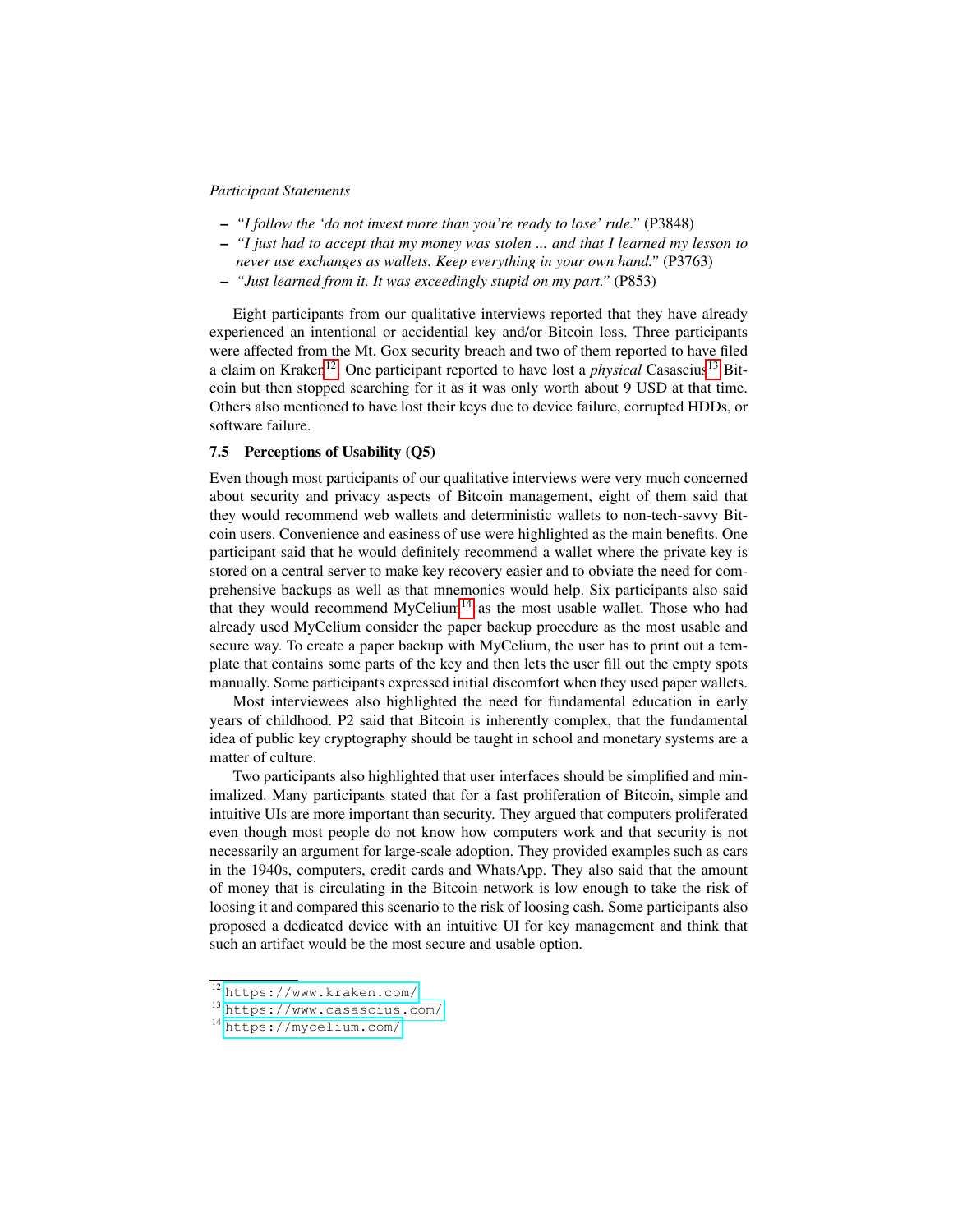#### *Participant Statements*

- *"It somehow didn't feel right for me to go out of the digital realm."* (P6 on paper wallets)
- *"Children learn about our monetary system in their very early days in primary school. This is why society knows how to use cash and credit cards. I'm sure it could be the same thing with a decentralized crypto-currency."* (P7)

### 8 Discussion

The goal of this paper was to answer the research questions provided in Section [4.1](#page-3-2) in order to understand how users interact with the Bitcoin ecosystem. As this is the first-ever user study focused on user experiences with Bitcoin security and privacy, we gathered useful insights. In the following we discuss our results in the context of already existing works in the field.

Regarding Bitcoin management tools and practices (Q2), we found that two of the most widely used CMTs were web-hosted solutions that obviate the need for users to deal with key management and backups. Our results show that our participants had clear preferences regarding their choice of CMT. In contrary, this is not the case for Bitcoin exchanges. Our data shows that the Bitcoin exchanges chosen by our participants were almost evenly distributed. Even though our data reveals a clear tendency towards webhosted solutions, these CMTs do not host the majority of our participants' bitcoins. According to our participants' self-reported data, the highest amount of accumulated bitcoins is hosted in Armory. At the time of writing, if used correctly, Armory is one of the most secure solutions.

For the two most widely used web-hosted CMTs, about a third of our participants are unaware of whether their wallet is encrypted or backed up. In such a scenario, users shift responsibilities to a third party. Even though this seems to be a convenient and usable solution for non-expert users, it implies that the user trusts these third parties to take care of their security. About 50% of web client users indicated to use an additional local client to store their virtual assets. According to our results, users that have a higher number of bitcoins do not necessarily back up their wallets more often. Also, MyCelium users back up their wallets more often than others. Hence we conclude that backup motivation and respectively fatigue depend highly on usability and not on the number of coins.

As the answer to Q4 indicates, participants have already lost money to malicious hosted-wallet providers. Also, our participants perceived vulnerabilities in hosted wallets as the second highest among our risk scenarios (Q5). Some participants from our qualitative interviews said that they would recommend inexperienced users to start with a hosted wallet due to the usability benefits as for most other solutions users are required to have at least a basic understanding of the underlying basics of Bitcoin and the blockchain.

Bitcoin is a pseudonymous system, whereas a wide-spread myth says that it is per-se anonymous. More than a third of our participants still believe in this myth and reported that they think that Bitcoin is fully anonymous. About half of our participants are aware that Bitcoin is not per-se anonymous, but that it can be used anonymously. Regarding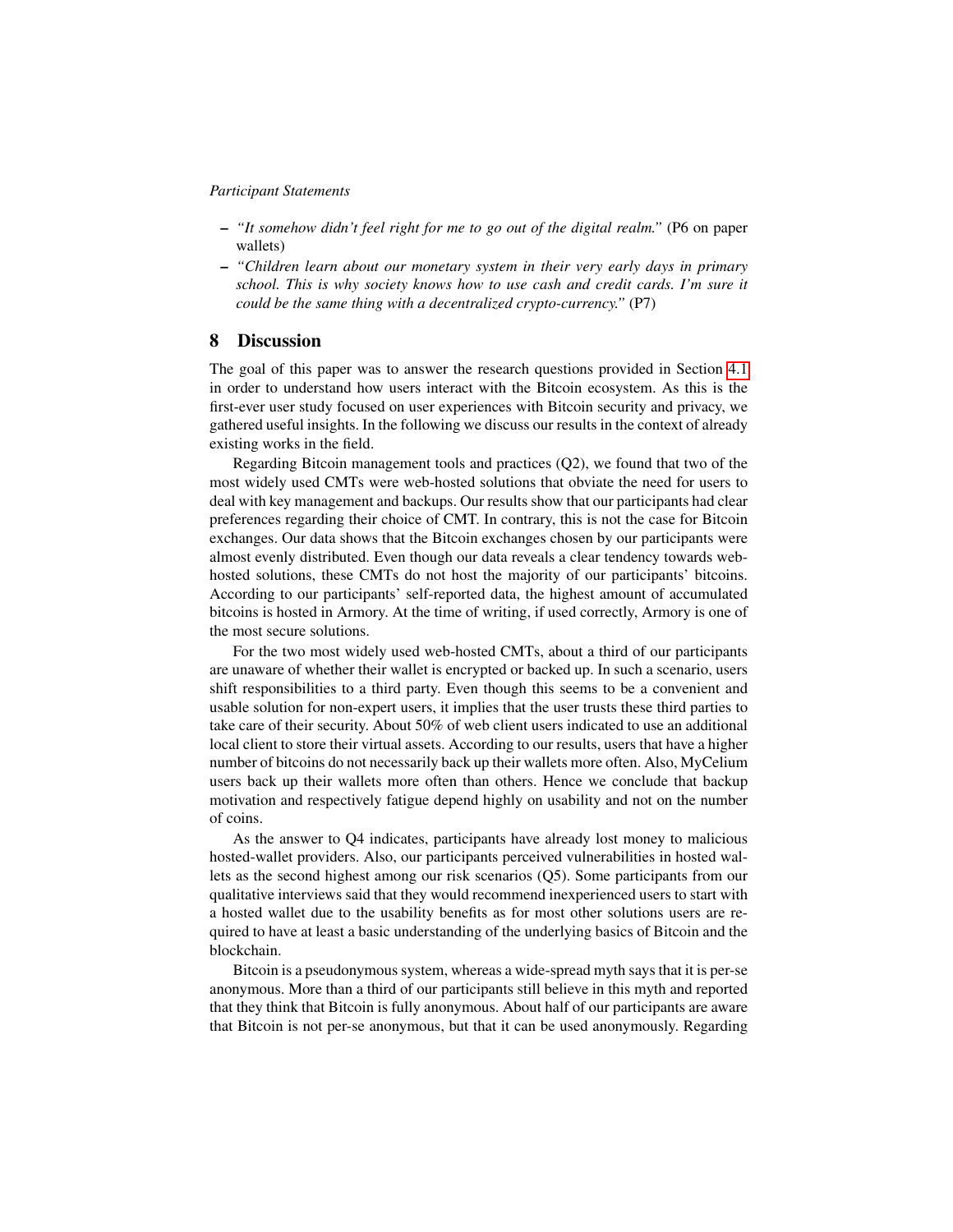anonymity measures, many users reported to use Bitcoin over Tor, which in fact creates an attack vector for deterministic and stealthy MITM attacks, as shown in [\[3\]](#page-15-7).

Our results also suggest that our participants trust the cryptography behind Bitcoin and are aware of risks according to value fluctuation and software vulnerabilities. Poor usability and the lack of knowledge are major contributors to security failures. Almost a fourth of our participants indicated that they had already lost bitcoins or Bitcoin keys at least once (Q5). To our surprise, almost half of those who lost bitcoins due to a selfinduced error which indicates that state of the art CMTs are sometimes still difficult to use or require users to manually take care of security tasks, such as backups and encryption. Our results also indicate that the Bitcoin ecosystem is mostly utilized for tipping and donations as well as acquiring digital goods, but to some extend also for criminal activity and adventurous gambling.

### 9 Conclusion

In this work we presented the first user study to examine how users interact with the Bitcoin ecosystem in terms of security and privacy. We conducted an online survey with 990 Bitcoin users and qualitative interviews with a subset of 10 participants. Furthermore, we introduced the term *Coin Management Tools (CMTs)* to describe tools that let users manage their virtual assets (keys) and interact with the Bitcoin network. Additionally, we proposed a method for categorizing CMTs according to the degree of control and verifiability a user can exercise with this client.

We found that managing bitcoins is still a major challenge for many users, as many of them do not apply sufficient security measures such as encryption and backups. We found that many participants were not even aware of security features provided by their used CMT. Two of the most widely used CMTs among our participants were webhosted solutions. About half of their users reported to use such solutions exclusively, while the other half also used local clients. Even though web clients ought to be a usable and convenient solution, they require a certain level of trust and shift the responsibilities of encryption and managing backups to a third party. We also found that 22.5% of our participants have already experienced security breaches and lost bitcoins. About half of them mentioned a self-induced error as the reason, which highlights that users find it still difficult to manage their bitcoins in a secure way.

We believe that our insights and suggestions are an important first step towards improving the usability of Bitcoin security. In order to guarantee secure interactions with the Bitcoin ecosystem to both expert and non-expert users, we must re-think the concept of Bitcoin management, since it is more than just the secure handling of secret keys. Bitcoin is a decentralized system where the interactions between peers and the propagation and verification of messages and data is important. If this aspect is ignored, Bitcoin would just consist of signed numbers without value.

#### Acknowledgements

This research was funded by COMET K1, FFG - Austrian Research Promotion Agency and by FFG Bridge Early Stage 846573 A2Bit. We would also like to thank Martin Mulazzani, Artemios G. Voyiatzis and Matthew Smith for their useful comments and feedback. Furthermore, we would like to thank Elizabeth Stobert for her valuable feedback and for her help in recruiting participants.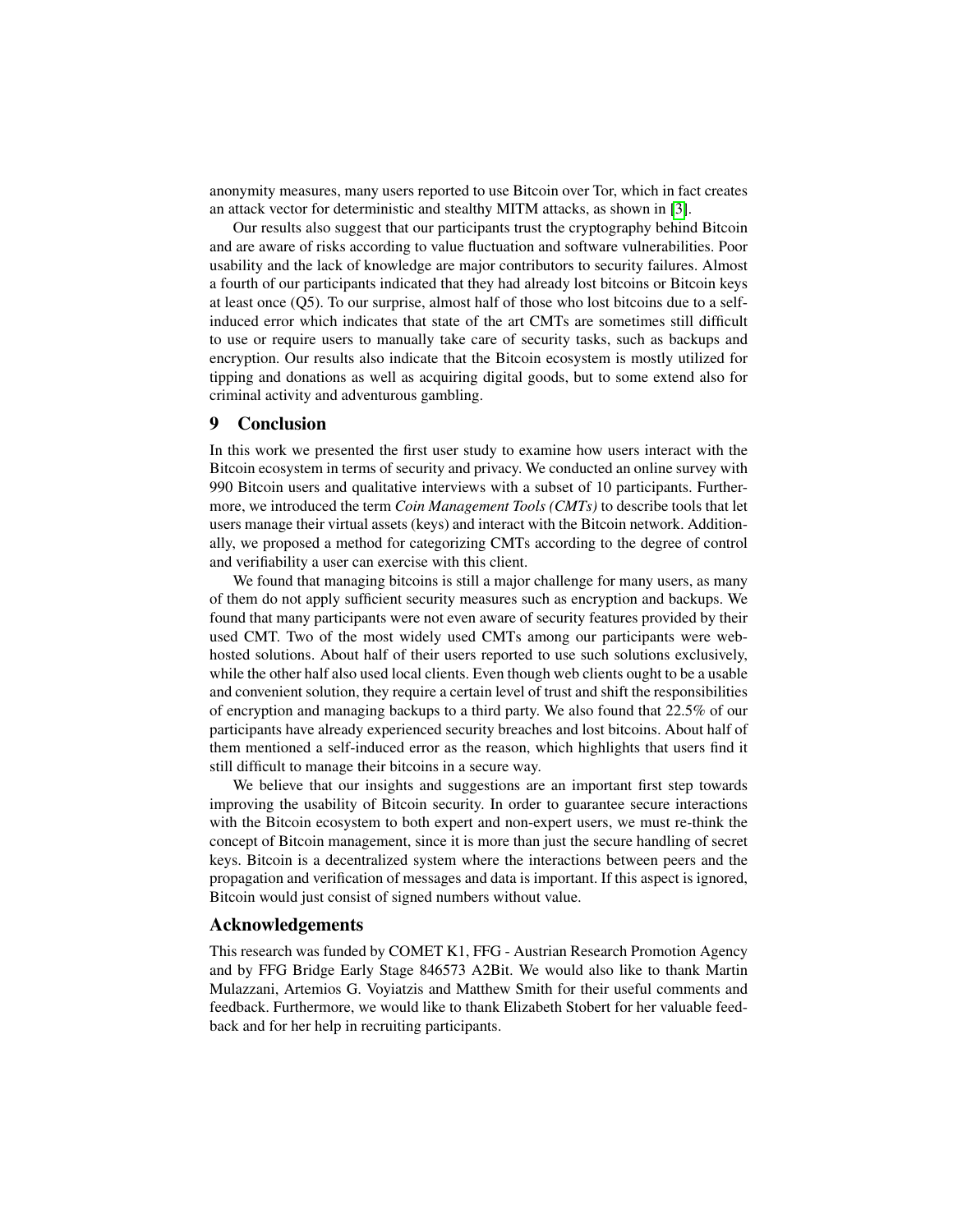# References

- <span id="page-15-6"></span>1. Alex Biryukov and Dmitry Khovratovich and Ivan Pustogarov. Deanonymisation of clients in Bitcoin P2P network. *CoRR*, abs/1405.7418, 2014.
- <span id="page-15-16"></span>2. A. W. Baur, J. Bühler, M. Bick, and C. S. Bonorden. Cryptocurrencies as a disruption? empirical findings on user adoption and future potential of bitcoin and co. In *Open and Big Data Management and Innovation*, pages 63–80. Springer, 2015.
- <span id="page-15-7"></span>3. A. Biryukov and I. Pustogarov. Bitcoin over tor isn't a good idea. *arXiv preprint arXiv:1410.6079*, 2014.
- <span id="page-15-11"></span>4. Bitcoin community. Bitcoin developer guide, Oct. 2014. Accessed: 2014-10-14.
- <span id="page-15-12"></span>5. Bitcoin community. Bitcoin protocol specification, Oct. 2014. Accessed: 2014-10-14.
- <span id="page-15-0"></span>6. Blockchain.info. Bitcoin currency statistics, Apr. 2014. Accessed: 2014-04-05.
- <span id="page-15-2"></span>7. J. Bonneau, A. Miller, J. Clark, A. Narayanan, J. A. Kroll, and E. W. Felten. Sok: Research perspectives and challenges for bitcoin and cryptocurrencies. 2015.
- <span id="page-15-1"></span>8. S. Eskandari, D. Barrera, E. Stobert, and J. Clark. A first look at the usability of bitcoin key management. In *Workshop on Usable Security (USEC)*, 2015.
- <span id="page-15-8"></span>9. M. H. F. Reid. An analysis of anonymity in the bitcoin system. In *2011 IEEE International Conference on Privacy, Security, Risk, and Trust, and IEEE International Conference on Social Computing*, 2011.
- <span id="page-15-3"></span>10. J. Garay, A. Kiayias, and N. Leonardos. The bitcoin backbone protocol: Analysis and applications. In *Advances in Cryptology-EUROCRYPT 2015*, pages 281–310. Springer, 2015.
- <span id="page-15-17"></span>11. S. L. Garfinkel, D. Margrave, J. I. Schiller, E. Nordlander, and R. C. Miller. How to make secure email easier to use. In *Proceedings of the SIGCHI conference on human factors in computing systems*, pages 701–710. ACM, 2005.
- <span id="page-15-18"></span>12. S. L. Garfinkel and R. C. Miller. Johnny 2: a user test of key continuity management with s/mime and outlook express. In *Proceedings of the 2005 symposium on Usable privacy and security*, pages 13–24. ACM, 2005.
- <span id="page-15-20"></span>13. S. Gaw, E. W. Felten, and P. Fernandez-Kelly. Secrecy, flagging, and paranoia: adoption criteria in encrypted email. In *Proceedings of the SIGCHI conference on human factors in computing systems*, pages 591–600. ACM, 2006.
- <span id="page-15-4"></span>14. A. Gervais, H. Ritzdorf, G. O. Karame, and S. Capkun. Tampering with the delivery of blocks and transactions in bitcoin. Technical report, Cryptology ePrint Archive, Report 2015/578, 2015. http://eprint. iacr. org.
- 15. S. Goldfeder, R. Gennaro, H. Kalodner, J. Bonneau, J. Kroll, E. W. Felten, and A. Narayanan. Securing Bitcoin wallets via a new DSA/ECDSA threshold signature scheme. Accessed 2015-06-09.
- <span id="page-15-5"></span>16. E. Heilman, A. Kendler, A. Zohar, and S. Goldberg. Eclipse attacks on bitcoin's peer-topeer network. In *24th USENIX Security Symposium (USENIX Security 15)*, pages 129–144, Washington, D.C., Aug. 2015. USENIX Association.
- <span id="page-15-13"></span>17. Krzysztof Okupski. Bitcoin protocol specification, Oct. 2014. Accessed: 2014-10-14.
- <span id="page-15-21"></span>18. J. Lazar, J. H. Feng, and H. Hochheiser. *Research methods in human-computer interaction*. John Wiley & Sons, 2010.
- <span id="page-15-15"></span>19. T. Moore and N. Christin. Beware the middleman: Empirical analysis of bitcoin-exchange risk. In *Financial Cryptography and Data Security*, pages 25–33. Springer, 2013.
- <span id="page-15-9"></span>20. S. Nakamoto. Bitcoin: A peer-to-peer electronic cash system. online, Dec 2008.
- <span id="page-15-10"></span>21. NIST. FIPS 180-4: Secure Hash Standard (SHS), Mar. 2012.
- <span id="page-15-19"></span>22. S. Sheng, L. Broderick, C. A. Koranda, and J. J. Hyland. Why johnny still can't encrypt: evaluating the usability of email encryption software. In *Symposium On Usable Privacy and Security*, 2006.
- <span id="page-15-14"></span>23. C. Wharton, J. Rieman, C. Lewis, and P. Polson. The cognitive walkthrough method: A practitioner's guide. In *Usability inspection methods*, pages 105–140. John Wiley & Sons, Inc., 1994.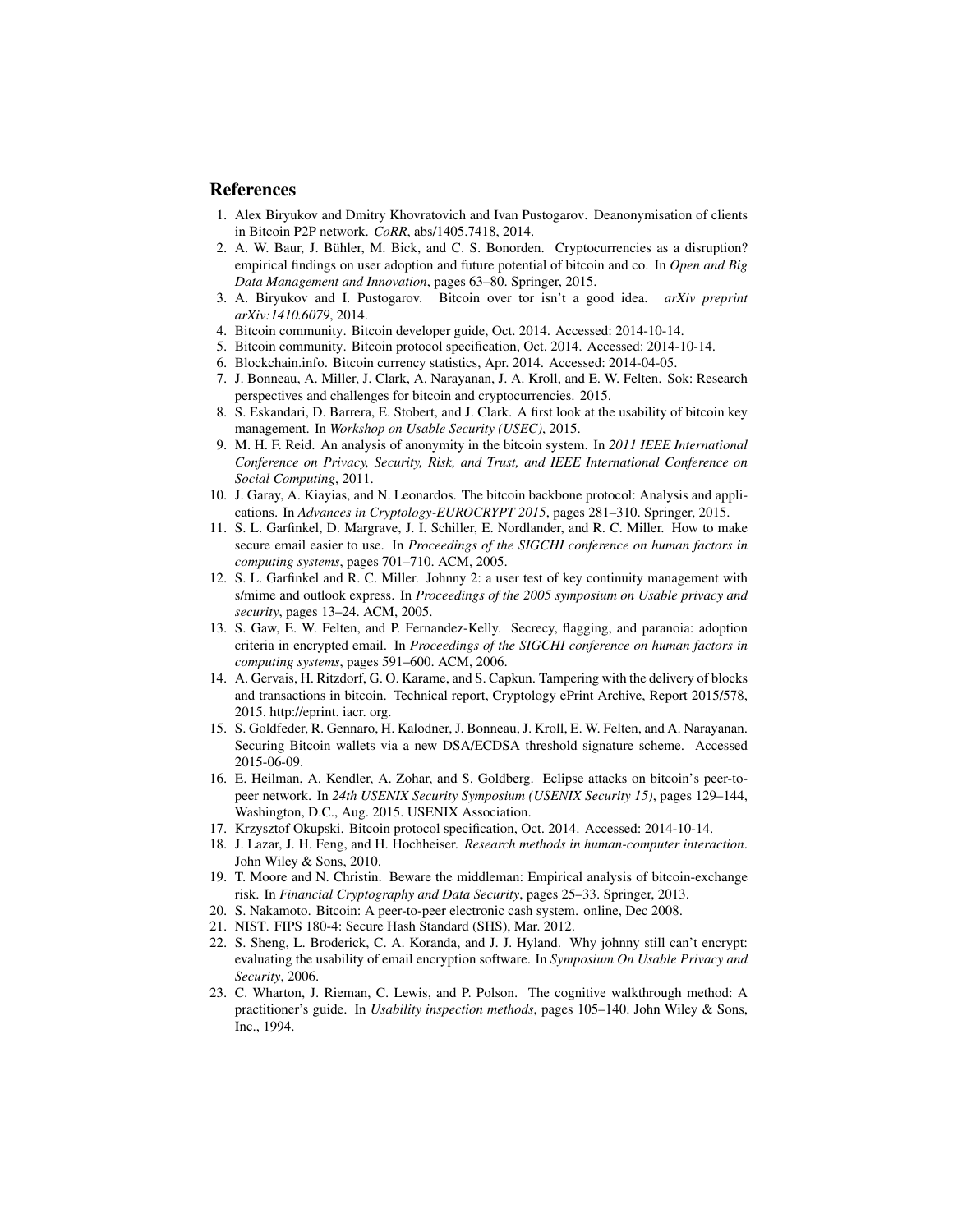<span id="page-16-0"></span>24. A. Whitten and J. D. Tygar. Why johnny can't encrypt: A usability evaluation of pgp 5.0. In *Usenix Security*, volume 1999, 1999.

# <span id="page-16-1"></span>A CMT Categorization

In this section we discuss the term *Coin Management Tool* and provide a methodology to categorize CMTs according to the degree of control and verifiability a user can exercise with his respective client. The proposed scheme is tailored to Bitcoin-like cryptocurrencies, but explicitly designed in an utmost generic way so that it can be applied to other derived cryptocurrencies as long as they are not fundamentally different in their design. Our approach used the evaluation framework from [\[8\]](#page-15-1) as a starting point. A categorization according to our scheme allows users to quickly distinguish clients according to their underlying security model and hence allows users to make an informed decision on the level of confidence and trust they can put into an individual client.

#### A.1 Definitions

When Bitcoin was in its infancy *bitcoind* was the only available Bitcoin client which performed all required tasks: *mining management*, *P2P network communication and blockchain management*, *key management* and *virtual asset management*. With the increased popularity of Bitcoin and cryptocurrencies in general, more and more software was developed which focused on a subset of individual tasks of the original implementation. Moreover, the design of Bitcoin allows users to use it even if they do not run mining software or a full P2P client (full node). As a result there exists software with varying feature sets where the handling of public-private key pairs is the most sensitive and hence the most common core feature. A Bitcoin wallet was originally defined as a collection of private keys<sup>[15](#page-16-2)</sup>. Since this definition is very narrow, we introduced the broader definition of a *Coin Management Tool* (CMT) to account for the other areas without whom most cryptocurrencies would not work. Especially the network and blockchain layer of Bitcoin and other cryptocurrencies is not only important for the integrity of the system as a whole, but has a significant impact on the security and privacy of each and every end user.

#### A.2 Categorization

To categorize CMTs, we first identified critical CMT tasks which are directly related to security and privacy issues. This covers aspects regarding key management like generating keys/addresses and signing transactions, as well as P2P network communication and blockchain management like handling connections as well as verifying and storing the blockchain. These core tasks can be used to divide CMTs into five different categories. A client can be in more than one category depending on its configuration.

– cat. 0: A client which runs on a user-controlled device and is able to perform key management operations, but cannot perform any P2P network communication. Therefore, it is not a stand-alone solution. This includes some dedicated *hardware clients/wallets* and *cold-storage* clients which require a second online device for transaction processing.

<span id="page-16-2"></span><sup>15</sup> <https://en.bitcoin.it/wiki/Wallet>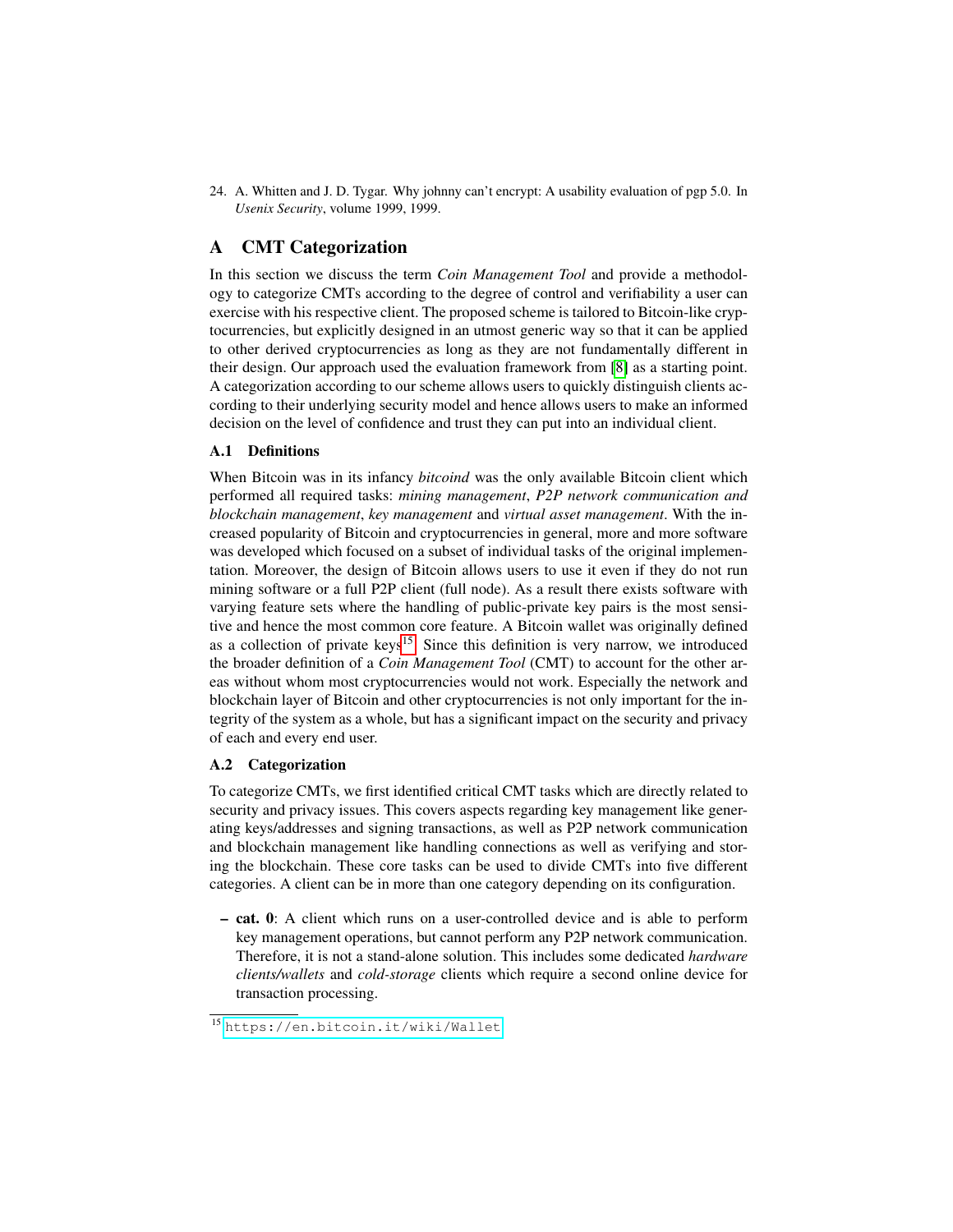- cat. I: A client which runs on a user-controlled device and performs all P2P network communication and blockchain verification related tasks, keeps a copy of the full blockchain, is able to perform all key management related operations and executes the mining algorithm. In other words, this is a client which can perform all required tasks to operate a cryptographic currency (e.g., the Bitcoin core implementation *bitcoind* when the option *setgenerate true* is set).
- cat. II: A client which runs on a user-controlled device and performs all P2P tasks related to network communication and blockchain verification, keeps a copy of the full blockchain and is able to perform all key management related operations. This type of client is sometimes referred to as *thick-client* or *full-node*.
- cat. III: A client which runs on a user-controlled device and performs certain P2P tasks related to network communication and blockchain verification but does not keep a copy of the full blockchain, although, it is able to perform all keymanagement-related operations. This type of client is sometimes referred to as *thin-client* or *mobile-client/wallet* and includes so-called SPV-clients/wallets (Simplified Payment Verification) e.g., Electrum.
- cat. IV: A client which does not run on a user-controlled device and where all tasks are performed by a trusted third party on behalf of the user. This type of client is sometimes referred to as *hosted-* or *web-client/wallet*. Thereby it is not relevant if the key management is handled in the browser (e.g., via JavaScript) since this would require the user to download (and verify) the script code from the website of the third party every time he/she wants to use it.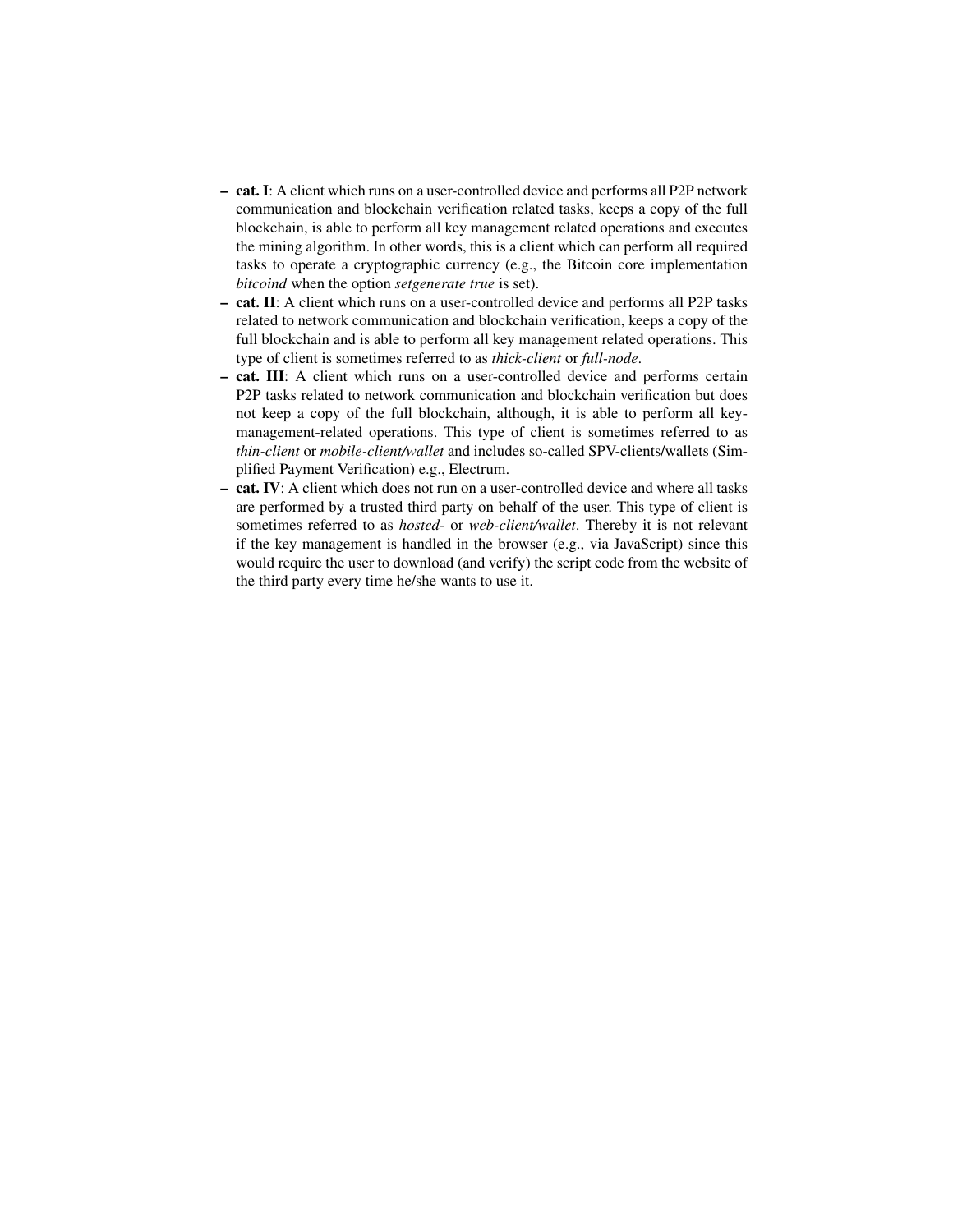# <span id="page-18-0"></span>B Interview Questions

Questions with answer options as "( )" are multiple choice checkboxes whereas answer possibilities marked alphabetical e.g. "a)" are single selections.

### B.1 BTC Demographics

- Q1 Please input which year you started using Bitcoin: *a*) 2009 *b*) 2010 *c*) 2011 *d*) 2012 *e*) 2013 *f*) 2014 *g*) 2015
- Q2 Select which main features are responsible for you using Bitcoin (multiple selections possible):
	- ( ) The opportunity of financial gain
	- ( ) Curiosity
	- ( ) Anonymous nature
	- ( ) Decentralized nature
	- ( ) A friend/colleague suggested to me to start using Bitcoin
	- ( ) The possibility to internationally transfer money with relatively low fee
	- ( ) The possibility to accept bitcoins for my services or for my products
	- ( ) Other:
- Q3 What is the estimated sum of bitcoins you are holding?
	- *a*) I hold approximately *b*) I do not want to specify
- Q4 Please provide what services or products you pay for with bitcoins (multiple selections possible):
	- ( ) Bars, restaurants
	- ( ) Bitcoin gift cards
	- ( ) Donations, tipping
	- ( ) Drugs
	- ( ) Gambling sites
	- ( ) Hotels, travel
	- ( ) Online marketplaces and auctions
	- ( ) Online shopping (Newegg, ...)
	- ( ) Altcoin (e.g. Litecoin, ...)
	- ( ) Physical stores that accept bitcoins
	- ( ) Underground marketplaces
	- ( ) Virtual goods (webhosting, online newspapers, ...)
	- ( ) Medium for currency exchange
	- ( ) Other:
- Q5 What do you think are the most likely risks associated with Bitcoin?
- Q6 Please select the crypto currencies you are holding or using besides Bitcoin (multiple selections possible):
	- ( ) I do not use other crypto currencies
	- ( ) BanxShares
	- ( ) BitShares
	- ( ) BlackCoin
	- ( ) Bytecoin
	- ( ) Counterparty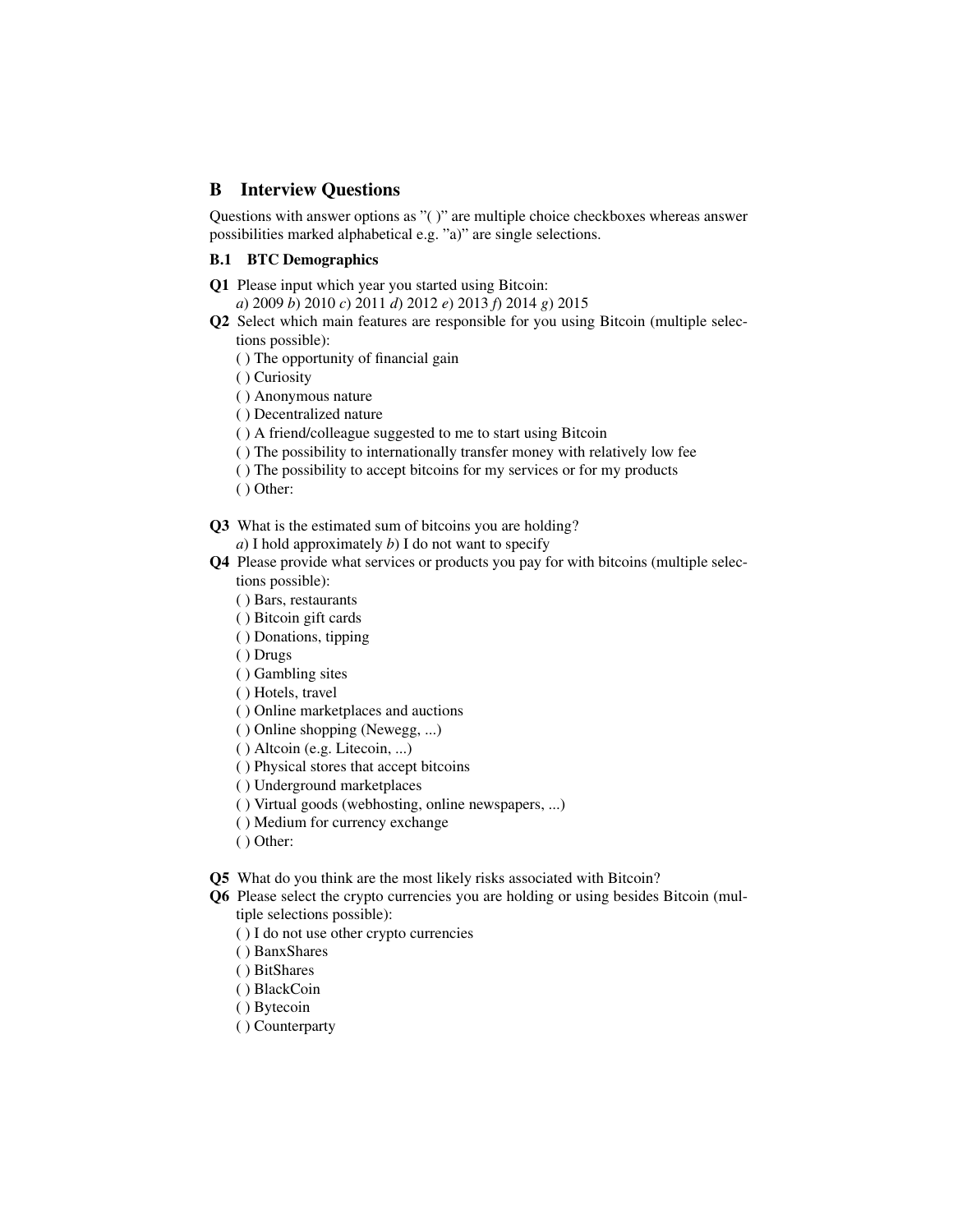( ) Dash

- ( ) Dogecoin
- ( ) Litecoin
- ( ) MaidSafeCoin
- ( ) MonaCoin
- ( ) Monero
- ( ) Namecoin
- ( ) Nxt
- ( ) Peercoin
- ( ) Primecoin
- ( ) Ripple
- ( ) Startcoin
- ( ) Stellar
- ( ) SuperNET
- ( ) Vertcoin
- ( ) YbCoin
- ( ) Other
- Q7 Select the Bitcoin exchanges you have used in the past or you are using on regularly (multiple selections possible):
	- ( ) None
	- ( ) BanxIO
	- ( ) Bitcoin Exchange Thailand
	- ( ) Bittrex
	- ( ) Bitcoin Indonesia
	- ( ) bitcoin.de
	- ( ) Bitfinex
	- ( ) Bitstamp
	- ( ) BitX South Africa
	- ( ) BTC-e
	- ( ) BTC38
	- ( ) BTCChina
	- ( ) CCEDK
	- ( ) Cryptsy
	- ( ) Gatecoin
	- ( ) hibtc
	- ( ) Kraken
	- ( ) Mt. Gox
	- ( ) OKCoin
	- ( ) Poloniex
	- ( ) QuadrigaCX
	- ( ) The Rock Trading
	- ( ) VirWox
	- ( ) Other:

Q8 What do you think are the greatest benefits of Bitcoin?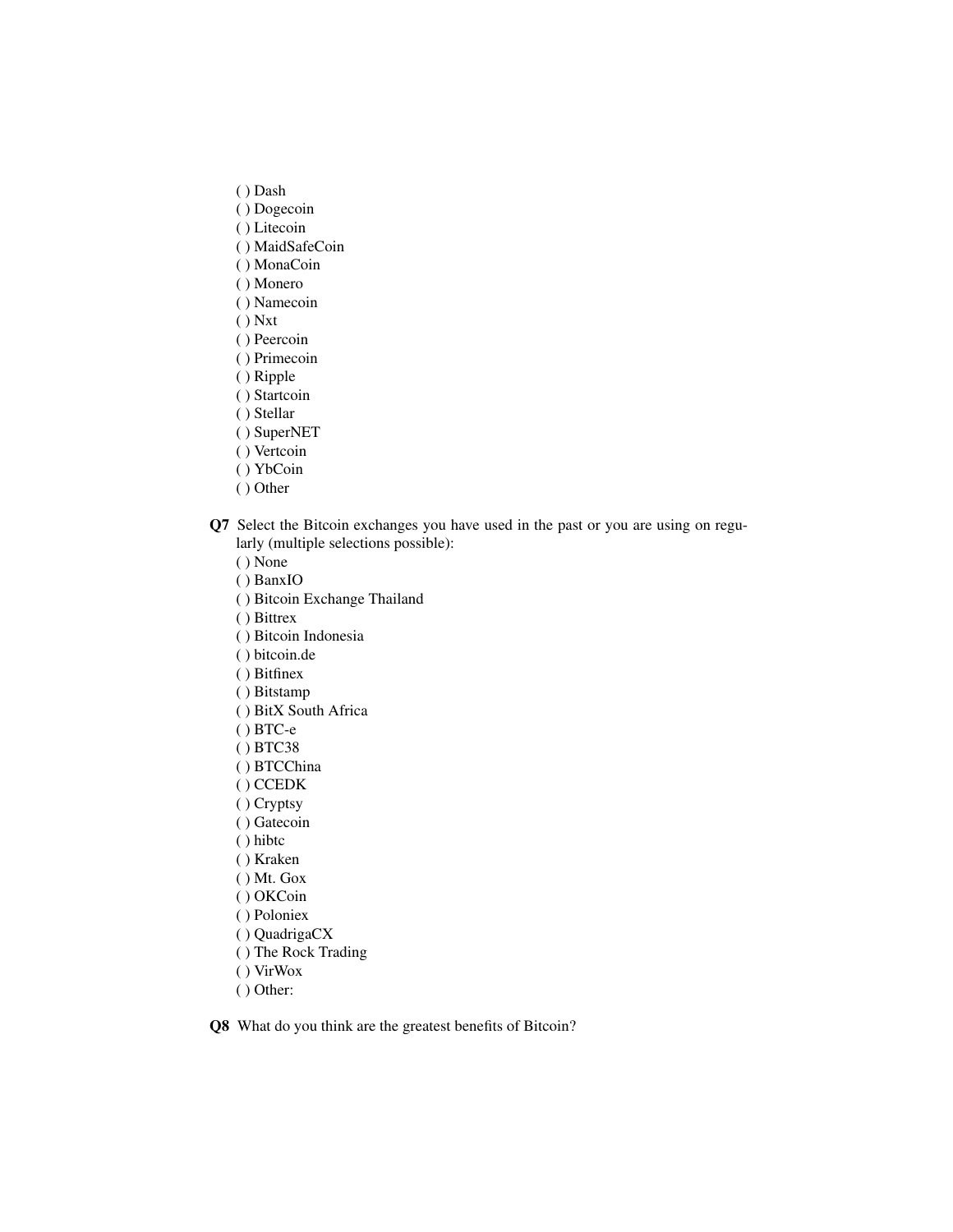Q9 How often do you perform Bitcoin transactions?

*a*) At least once a day *b*) At least once a week *c*) At least once a month *d*) At least once every six months *e*) At least once a year *f*) Less than once a year

### B.2 BTC Wallets

Q10 Please tick which wallets you are *ib*<sub>*i*</sub>currently<sup>*j*</sup>*bi*, using (multiple selections pos-

sible):

- ( ) Airbitz
- ( ) Armory
- ( ) Bitcoin Core
- ( ) Bitcoin Wallet (Schildbach Wallet)
- ( ) BitGo
- ( ) Bither
- ( ) breadwallet
- ( ) Circle
- ( ) Coinapult
- ( ) Coinbase
- ( ) Coinkite
- ( ) Coinomi
- ( ) Electrum
- ( ) Green Address
- ( ) Hive
- ( ) Ledger Nano
- ( ) mSIGNA
- ( ) MultiBit
- ( ) Mycelium
- ( ) Ninki
- ( ) TREZOR
- ( ) Xapo
- ( ) Not in list

Q11 Why did you choose to use multiple wallets to manage your bitcoins?

### B.3 Wallet Usage

For every selected wallet in Q10 we asked the following questions.

Q12 Why did you choose  $\langle \text{wallet-name} \rangle$  to manage your Bitcoins?

Q13 How many bitcoins do you have approximately in this wallet?

- *a*) I hold approximately  $\langle$  textfield $\rangle$  bitcoins. *b*) I do not want to specify
- Q14 Is this wallet password protected?
	- *a*) Yes *b*) No *c*) I do not care *d*) I do not know
- Q15 Is this wallet encrypted?

*a*) Yes *b*) No *c*) I do not care *d*) I do not know

- Q16 Is this wallet backed up?
	- *a*) Yes *b*) No *c*) I do not know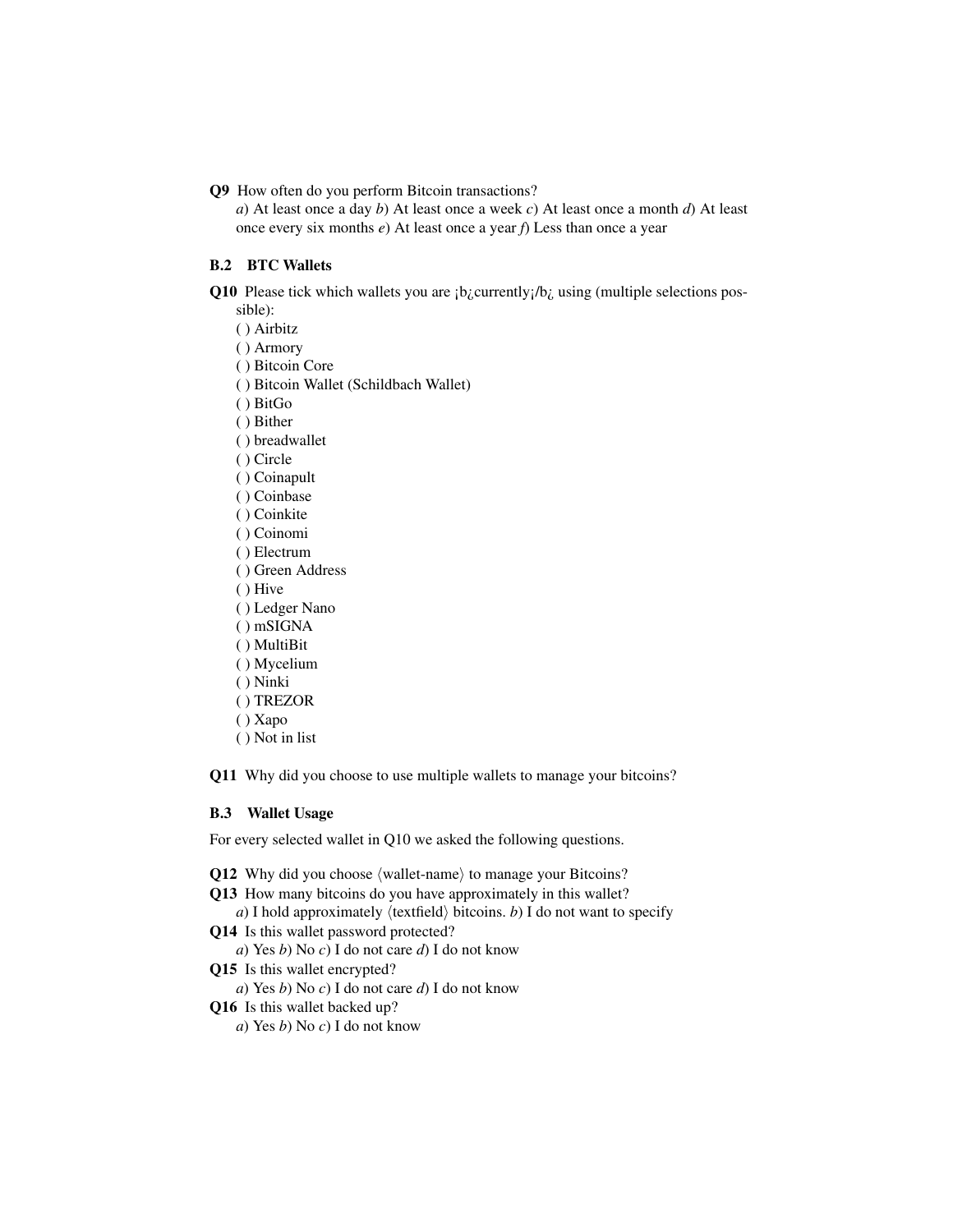### B.4 BTC Mining

Q17 Are you currently mining bitcoins?

*a*) Yes, since *b*) No, but I have mined from-to *c*) No, I have never mined bitcoins

Q18 How many bitcoins have you mined in total?

*a*) I mined approximately *b*) I do not want to specify

Q19 Do you or have you participated in mining pools?

*a*) Yes *b*) No

- Q20 Please tick the names of the mining pools you have or are participating in (multiple mentions possible):
	- ( ) 21 Inc.
	- ( ) AntPool
	- ( ) Bitcoin Affiliate Network
	- ( ) BitFury
	- ( ) BitMinter
	- ( ) Bitsolo
	- ( ) BTCChina Pool
	- ( ) BTC Guild
	- ( ) BTC Nuggets
	- ( ) BW.COM
	- ( ) EclipseMC
	- ( ) Eligius
	- ( ) F2Pool
	- ( ) GHash.IO
	- ( ) Kano CKPool
	- ( ) KnCMiner
	- ( ) MegaBigPower
	- ( ) P2Pool
	- ( ) Slush
	- ( ) Telco 214
	- ( ) Other:

### B.5 BTC Server

- Q21 Do you run a full Bitcoin server that is reachable for others from the Internet? *a*) Yes *b*) No
- Q22 Please provide some reasons on why you operate a full Bitcoin server (multiple selections possible):
	- ( ) Fast transaction propagation
	- ( ) Double-spending detection
	- ( ) Network analysis
	- ( ) Support the Bitcoin network
	- ( ) Other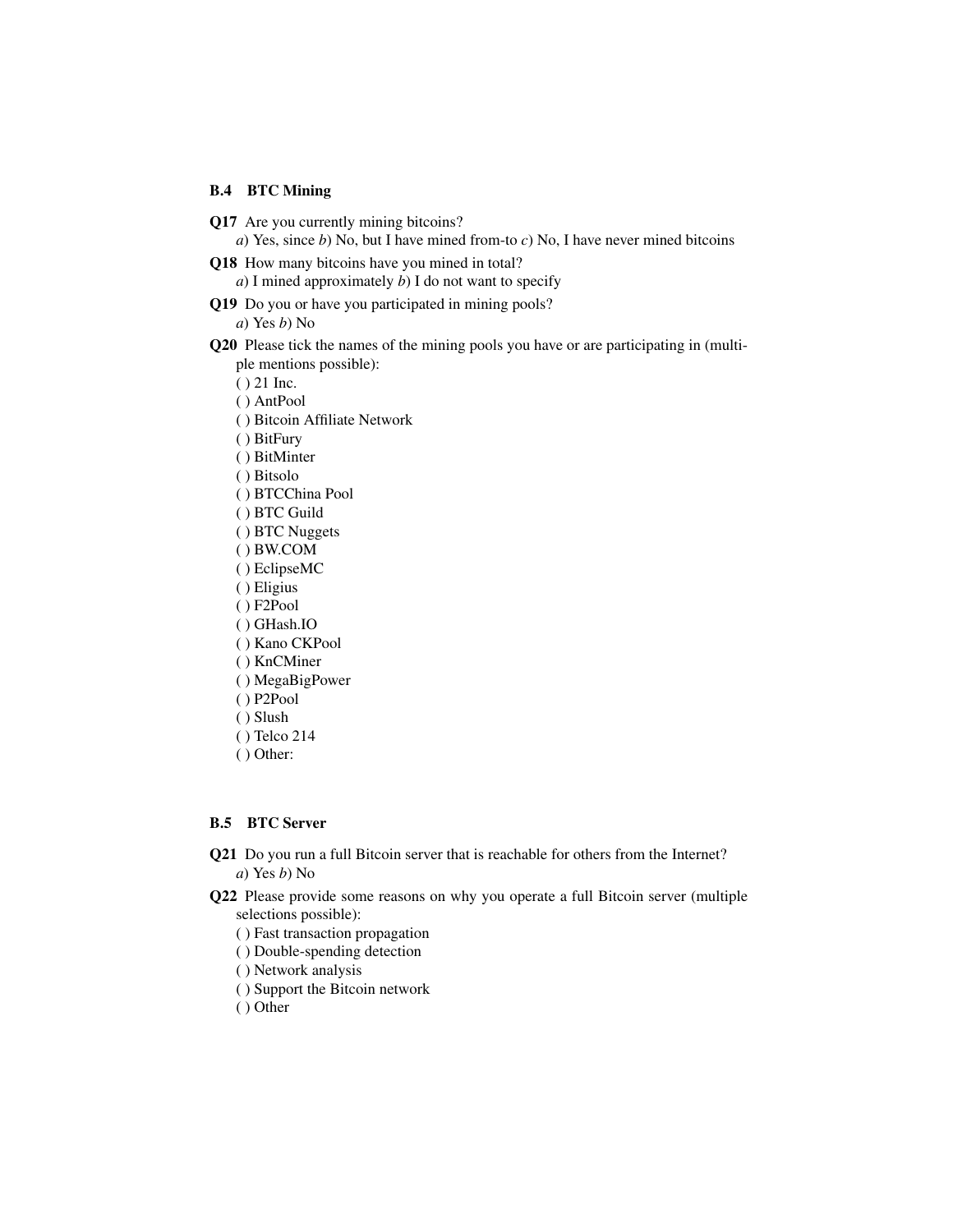#### B.6 BTC Security Risks

Q23 How would you estimate the risk of monetary loss for Bitcoin compared to credit cards?

(7 Point Likert-Scale from "High" to "Low")

Q24 How high do you think is the risk of becoming a victim of a successful double spending attack?

(7 Point Likert-Scale from "High" to "Low")

Q25 How high or low would you estimate the risk for malware that steals your Bitcoins?

(7 Point Likert-Scale from "High" to "Low")

Q26 How would you estimate the risk of monetary theft in case the device with your wallet gets lost or stolen?

(7 Point Likert-Scale from "High" to "Low")

- Q27 How would you estimate the risk of de-anonymization? (7 Point Likert-Scale from "High" to "Low")
- Q28 How high do you think the risk of cryptographic flaws is? (7 Point Likert-Scale from "High" to "Low")
- Q29 How high do you think is the risk of security vulnerabilities in hosted/web wallets or Exchange services?

(7 Point Likert-Scale from "High" to "Low")

- Q30 How high do you think is the risk of key loss due to a device failure? (7 Point Likert-Scale from "High" to "Low")
- Q31 How high do you think is the risk that the Bitcoin network is temporarily not available?

(7 Point Likert-Scale from "High" to "Low")

- Q32 How high do you think is the risk of a centralization of mining? (7 Point Likert-Scale from "High" to "Low")
- Q33 How high do you think is the risk of a strong fluctuation in the Bitcoin exchange rate (e.g. BTC to USD and vice versa)? (7 Point Likert-Scale from "High" to "Low")

#### B.7 BTC Anonymity

- Q34 Do you think that Bitcoin usage is anonymous?
	- *a*) Yes, Bitcoin is fully anonymous *b*) No, Bitcoin is not anonymous *c*) Not per se, but it can be used in an annonymouse manner
- Q35 Do you think it is possible to follow your transactions?

*a*) Yes *b*) No

- Q36 Have you ever used Bitcoin over Tor¡b title="Tor is free software and an open network that helps you defend against traffic analysis, a form of network surveillance that threatens personal freedom and privacy, confidential business activities and relationships, and state security. More info at www.torproject.org"; $[?]$ ; $/b$ ;? *a*) Yes *b*) No
- Q37 Do you take additional steps to ensure your privacy using Bitcoin? *a*) Yes *b*) No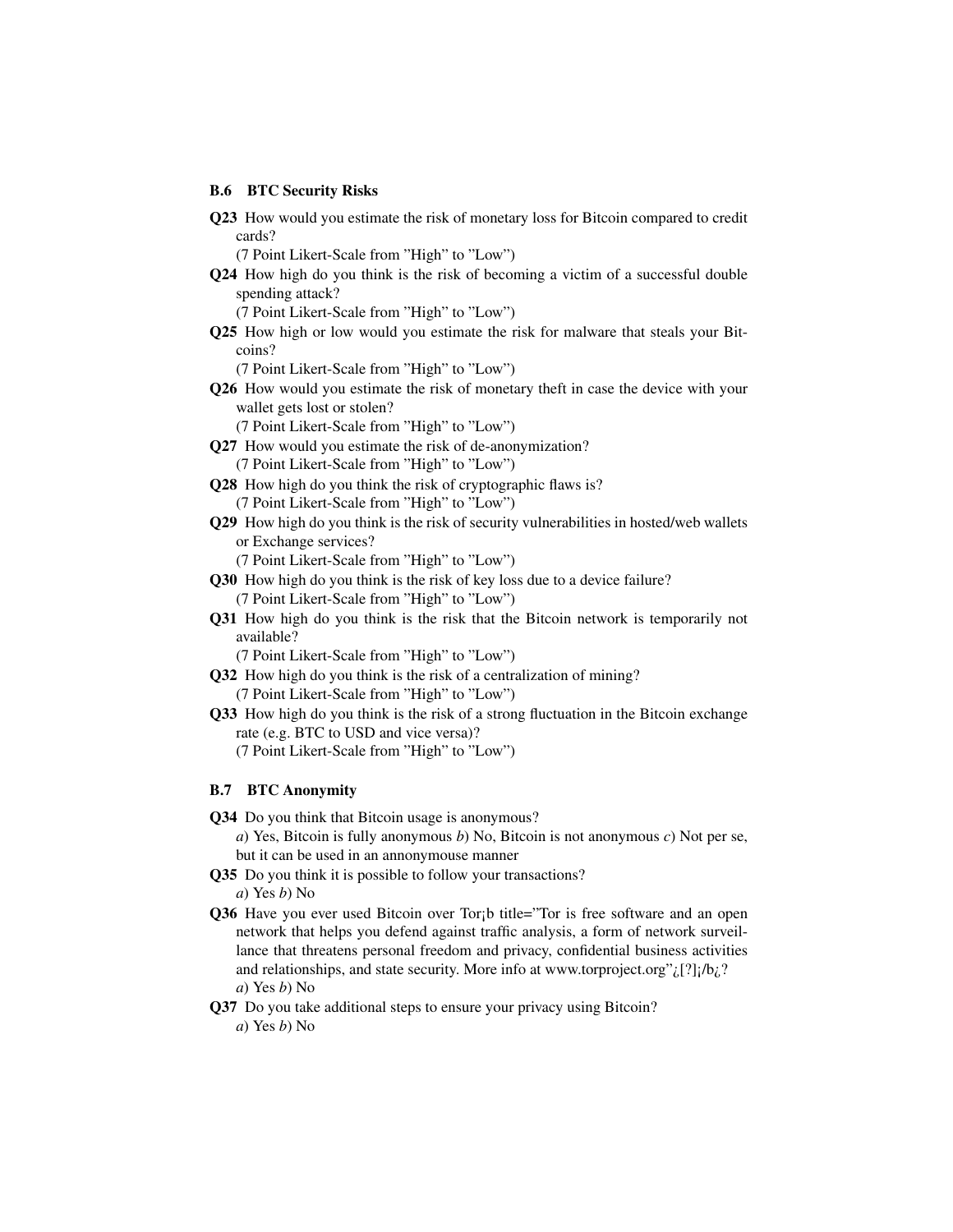#### B.8 BTC Security Breaches

- Q38 Have you ever lost your bitcoins or Bitcoin keys? *a*) Yes *b*) No
- Q39 Please select the reason for your key/Bitcoin loss (multiple selections possible):
	- ( ) Hardware failure (e.g. hard drive broke, etc)
	- ( ) Software failure (e.g. keyfile corruption, etc)
	- ( ) Self induced event (e.g. hard drive formatted, physical device lost, etc)
	- ( ) Malicious event (e.g. malware, hacker, etc)
	- ( ) Other

Q40 Have you been able to recover your keys?

- *a*) Yes, *b*) No,
- Q41 How many bitcoins did you loose due to this incident?

*a*) bitcoins *b*) I do not want to specify

Q42 Please select the security incidents you have been affected by (multiple selections

- possible):
- ( ) None
- ( ) Mt. Gox incident
- ( ) Silk Road bust
- ( ) inputs.io hack
- ( ) Pony botnet malware
- ( ) Pyramid schemes / HYIPS (High yield investment programs)

( ) Mining hardware scams (Labcoin, Active Mining Corporation, Ice Drill, AsicMiningE-

quipment.com Dragon-Miner.com, ...)

- ( ) Mining pool scams
- ( ) Scam wallets
- ( ) Bitcoin exchange scam
- ( ) Other:

Q43 How did you deal with the incident?

- Q44 What was the approximate value of your lost bitcoins in USD?
	- *a*) USD *b*) I do not want to specify *c*) I do not know

### B.9 Demographics

- Q45 Please provide your age:
- Q45 Please provide your gender:
	- *a*) Female *b*) Male *c*) Do not want to specify
- Q46 Please select your highest completed level of education: *a*) Did Not Complete High School *b*) High School/GED *c*) Some College *d*) Bach
	- elor's Degree *e*) Master's Degree *f*) Advanced Graduate work or Ph.D. *g*) Not Sure
- Q47 Do you work or study in a computer science related field? *a*) Yes *b*) No

Q48 How would you describe yourself in terms of privacy behaviour?

A continouos slider between "I am not concerned about my privacy" and "I would describe myself as a privacy fundamentalist"